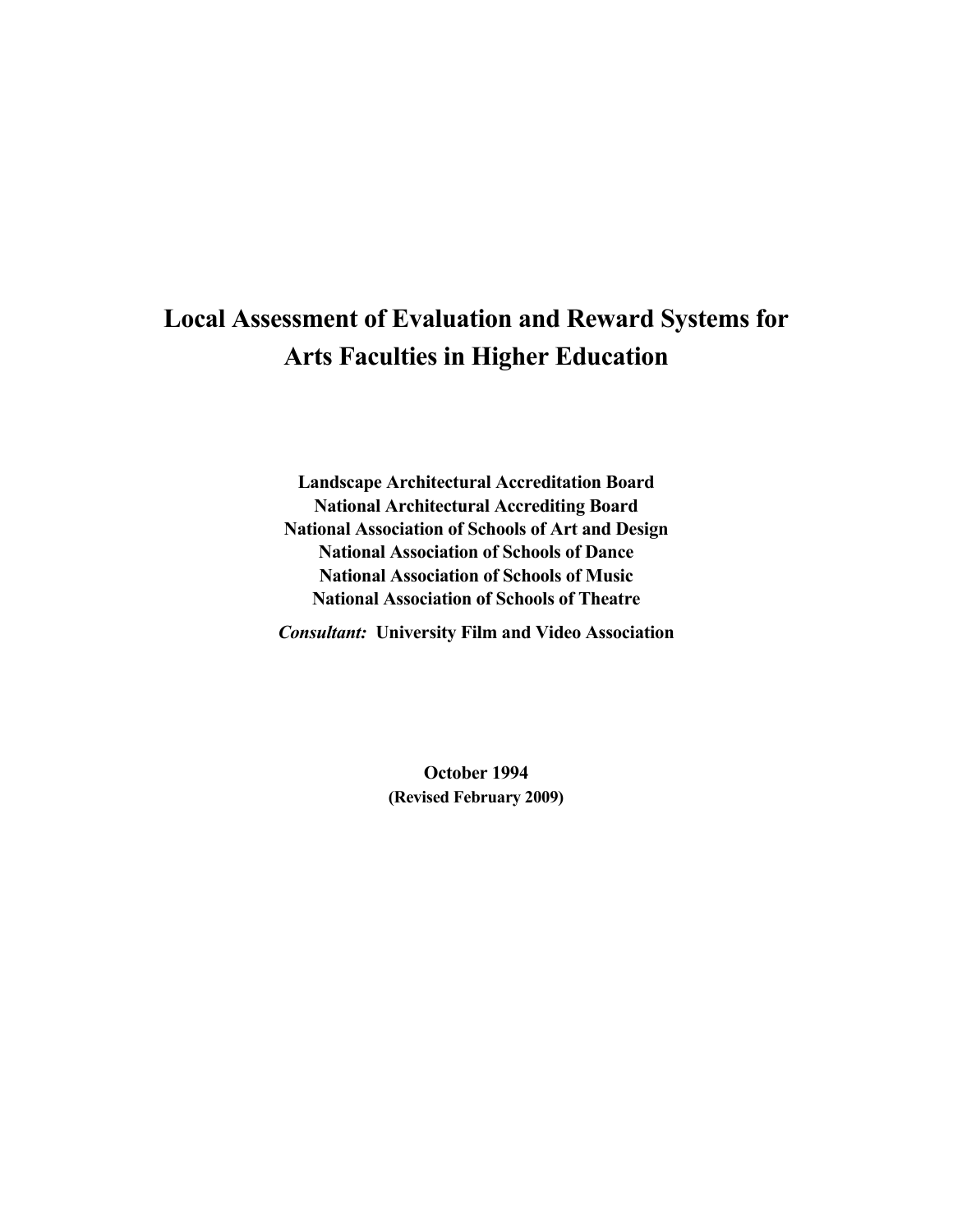# **Disclaimer**

This text is analytical and consultative only. Although produced by organizations that accredit, *it is not a statement of accreditation standards, policies, or processes, and must not be referenced as such.*

Official accreditation documents are available from the separate accreditation associations for architecture, art and design, dance, landscape architecture, music, and theatre.

# **Downloads, Copies, Extracts**

*Local Assessment of Evaluation and Reward Systems for Arts Faculties in Higher Education* is available free for download in Adobe Acrobat (.pdf) format from the "Publications" sections of the four arts accreditation Web sites at [www.arts-accredit.org.](http://www.arts-accredit.org/)

This document is not copyrighted. It may be reproduced in whole or in part, either printed or electronically, in the interest of education and cultural development. Any organization or institution may reproduce the document in quantities sufficient for its own use, but not for sale. Notice of credit should appear on all copies.

Institutions and organizations are invited to use extracts from this document to develop or revise their own statements regarding the work of arts faculties.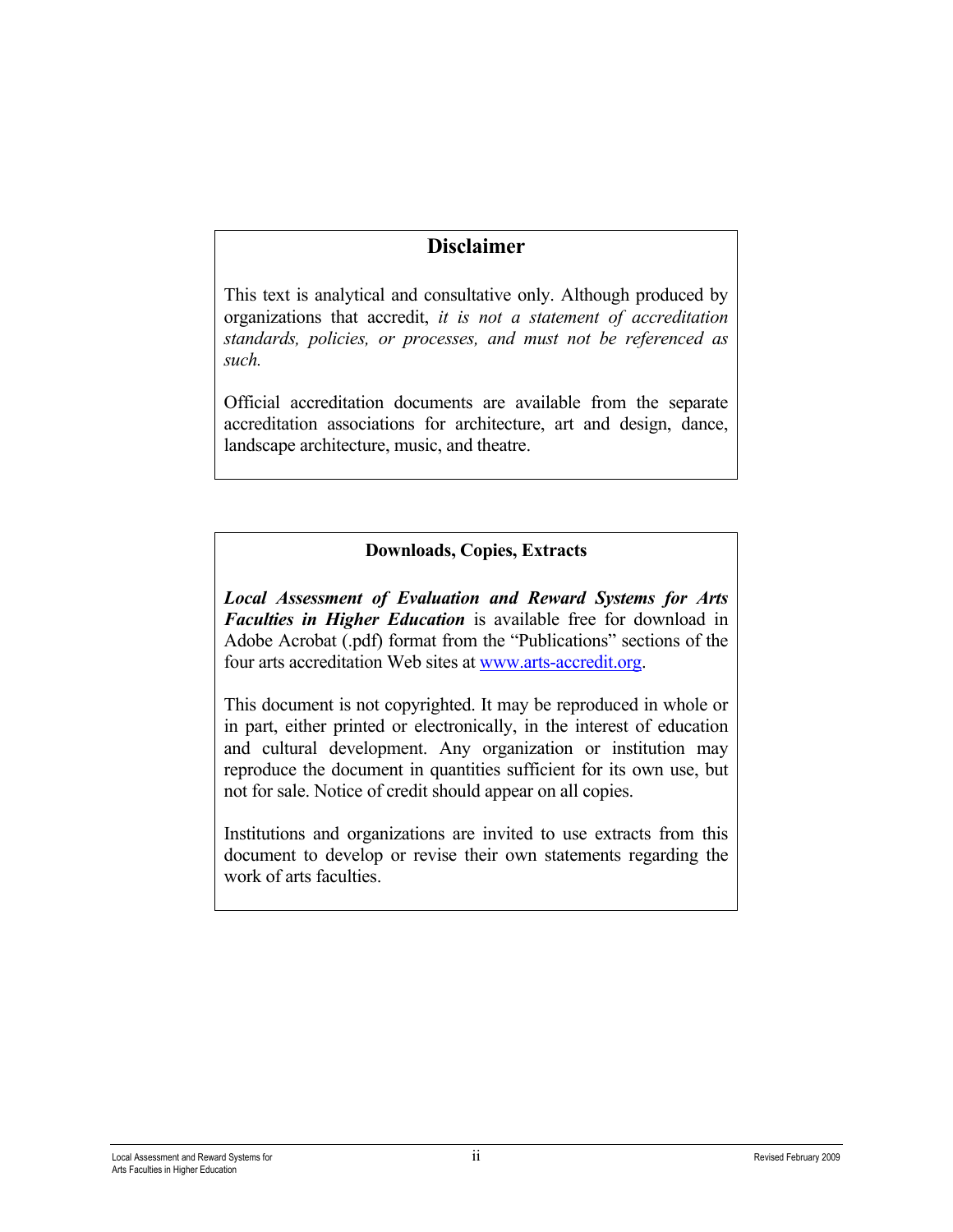# **TO CONTACT PARTICIPATING ORGANIZATIONS**

## *For Art and Design, Dance, Film/Video, Music, and Theatre:*

National Office for Arts Accreditation 11250 Roger Bacon Drive, Suite 21 Reston, VA 22090

info@arts-accredit.org Telephone: 703-437-0700 Fax: 703-437-6312 [http://www.arts-accredit.org](http://www.arts-accredit.org/) 

*(The National Office will provide current information for contacting the University Film and Video Association.)*

# *For Architecture:*

National Architectural Accrediting Board 1735 New York Avenue, N.W. Washington, DC 20006

[info@naab.org](mailto:info@naab.org) Telephone: 202-783-2007 Fax: 202-783-2822 [http://www.naab.org](http://www.naab.org/)

# *For Landscape Architecture:*

American Society of Landscape Architects 636 Eye Street, N.W. Washington, DC 20001-3736

[rleighton@asla.org](mailto:rleighton@asla.org) Telephone: 202-898-2444 Fax: 202-898-1185 <http://www.asla.org/AccreditationLAAB.aspx>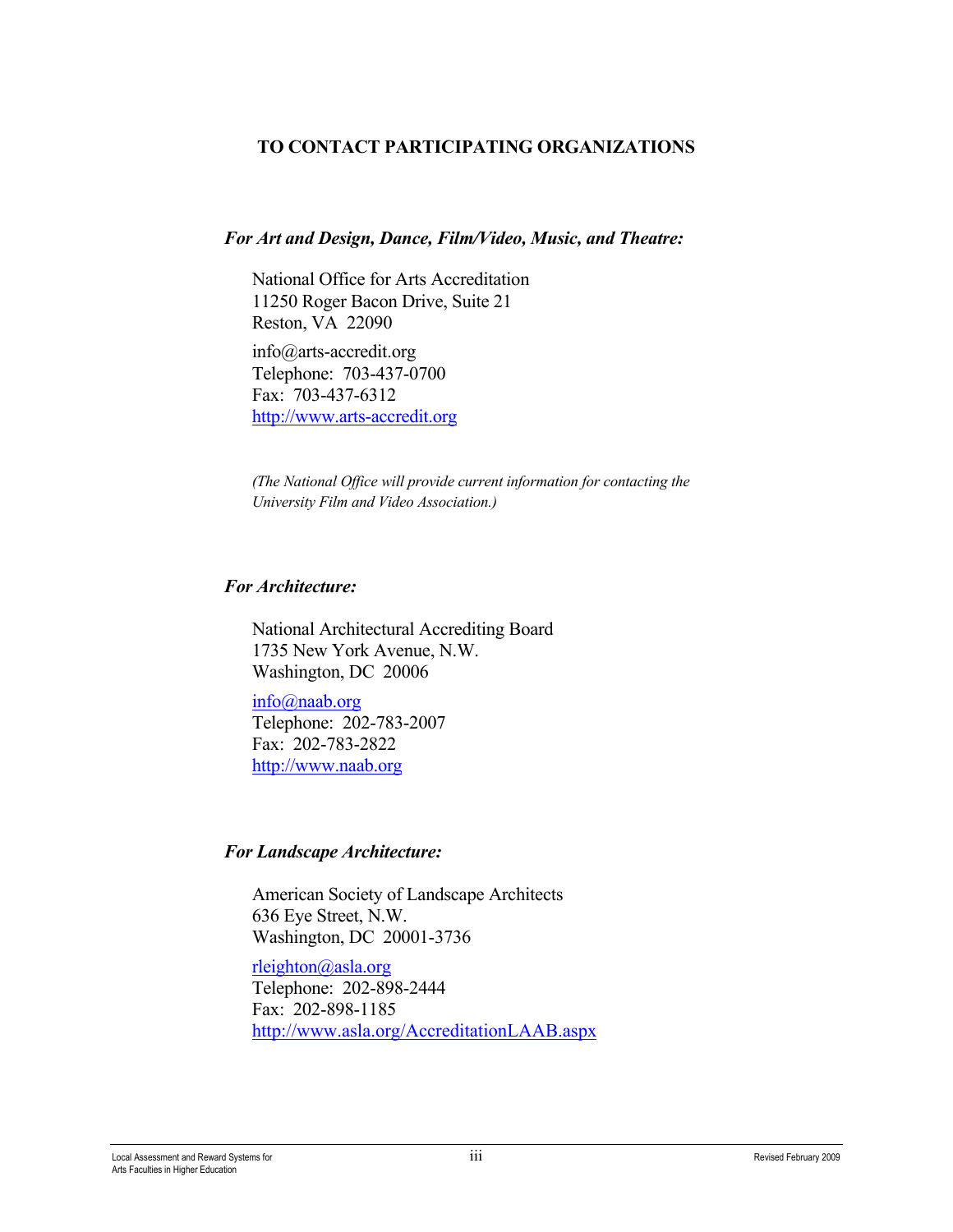## **PREFACE**

This document is designed to assist institutions, programs, and individuals making local assessments regarding arts faculty evaluation and reward systems for the purpose of:

- A. Examining the Viability of Current Systems
- B. Planning for the Improvement of Current Systems
- C. Assessing the Need for New Systems
- D. Planning New Systems

The document also assists users to develop a comprehensive understanding of issues concerning evaluation and reward systems for arts faculties both in and among institutions of higher education in the United States. While the text reflects attention to issues and concerns expressed by the sponsoring organizations, it is not presented as a policy position of any or all of the sponsoring organizations. It is intended only as a resource document for those involved with efforts to develop and improve the work of the arts in higher education.

The document helps users consider the following fundamental questions and issues at the local level:

- How are faculty evaluation and reward systems correlated with applicable missions, goals, and objectives?
- How do the content and purposes of faculty work in the arts at the institution relate to specific features of the evaluation and reward system?
- What are the basic elements of a faculty evaluation system and how are these elements best integrated to achieve applicable missions, goals, and objectives?
- How can faculty work in the arts be best documented in local circumstances—what documentation policies are appropriate in light of applicable purposes?
- What overarching policy issues should be considered and monitored as faculty evaluation and reward systems evolve?
- How can all influences, conditions, mechanisms, and aspirations best be integrated to support a positive and productive evaluation and reward system for arts faculty?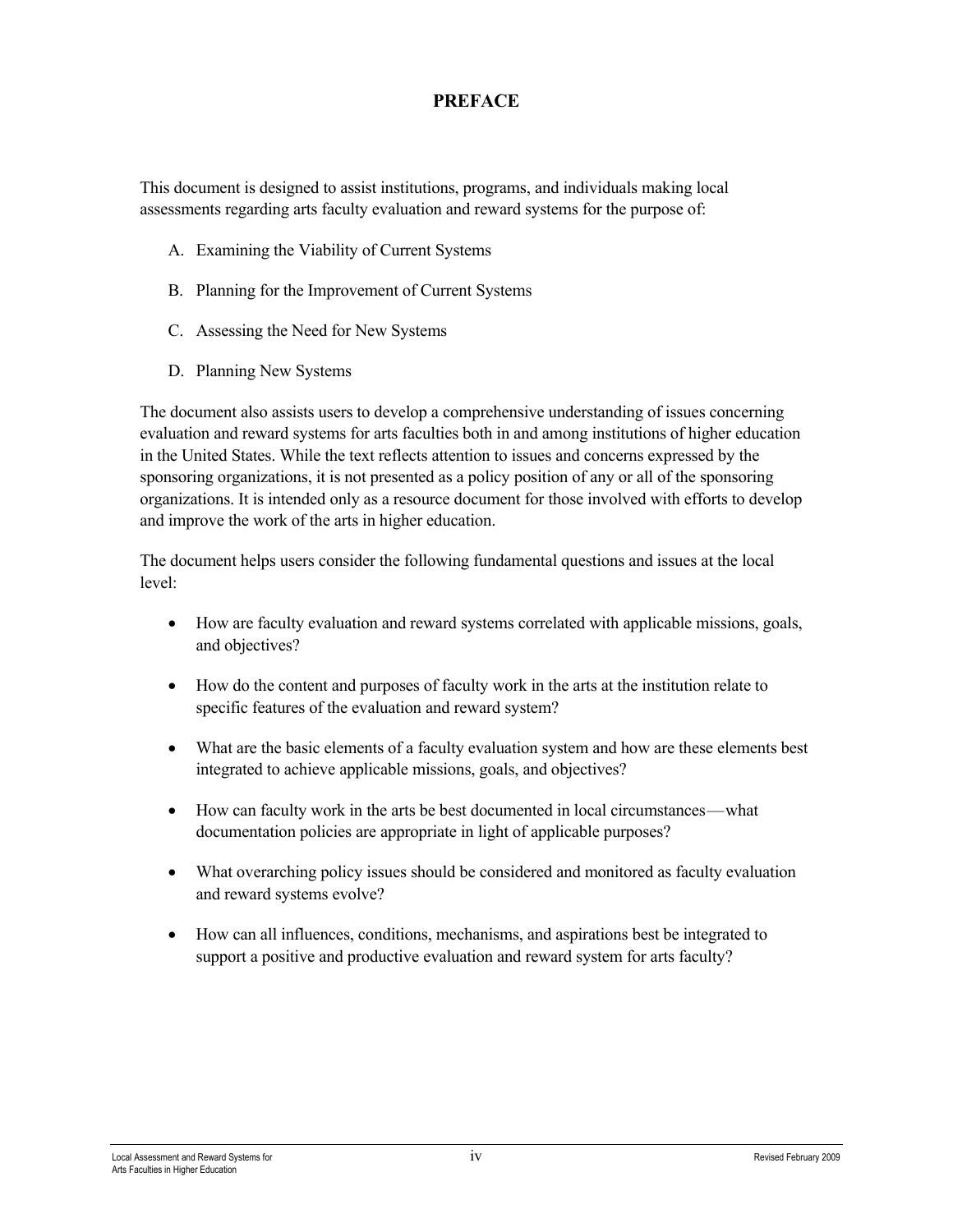# **Local Assessment of Evaluation and Reward Systems for Arts Faculties in Higher Education**

# **TABLE OF CONTENTS**

| I.  |  |  |
|-----|--|--|
|     |  |  |
| II. |  |  |
|     |  |  |
|     |  |  |
|     |  |  |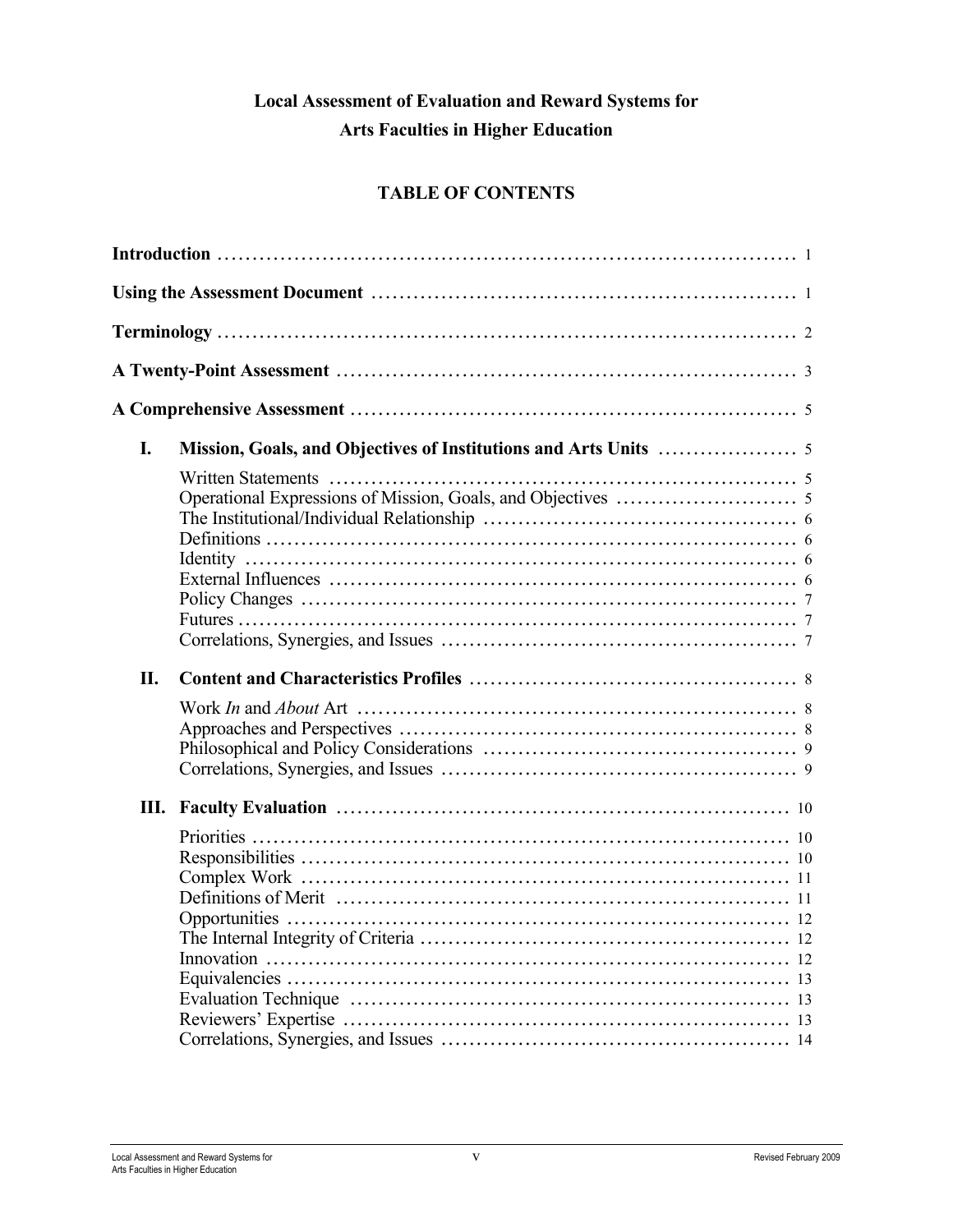|    | Considerations for Documentation Policy Development  14 |  |
|----|---------------------------------------------------------|--|
|    |                                                         |  |
| V. |                                                         |  |
|    |                                                         |  |
|    |                                                         |  |
|    |                                                         |  |
|    |                                                         |  |
|    |                                                         |  |
|    |                                                         |  |
|    |                                                         |  |
|    |                                                         |  |
|    |                                                         |  |
|    |                                                         |  |
|    |                                                         |  |
|    |                                                         |  |
|    |                                                         |  |
|    |                                                         |  |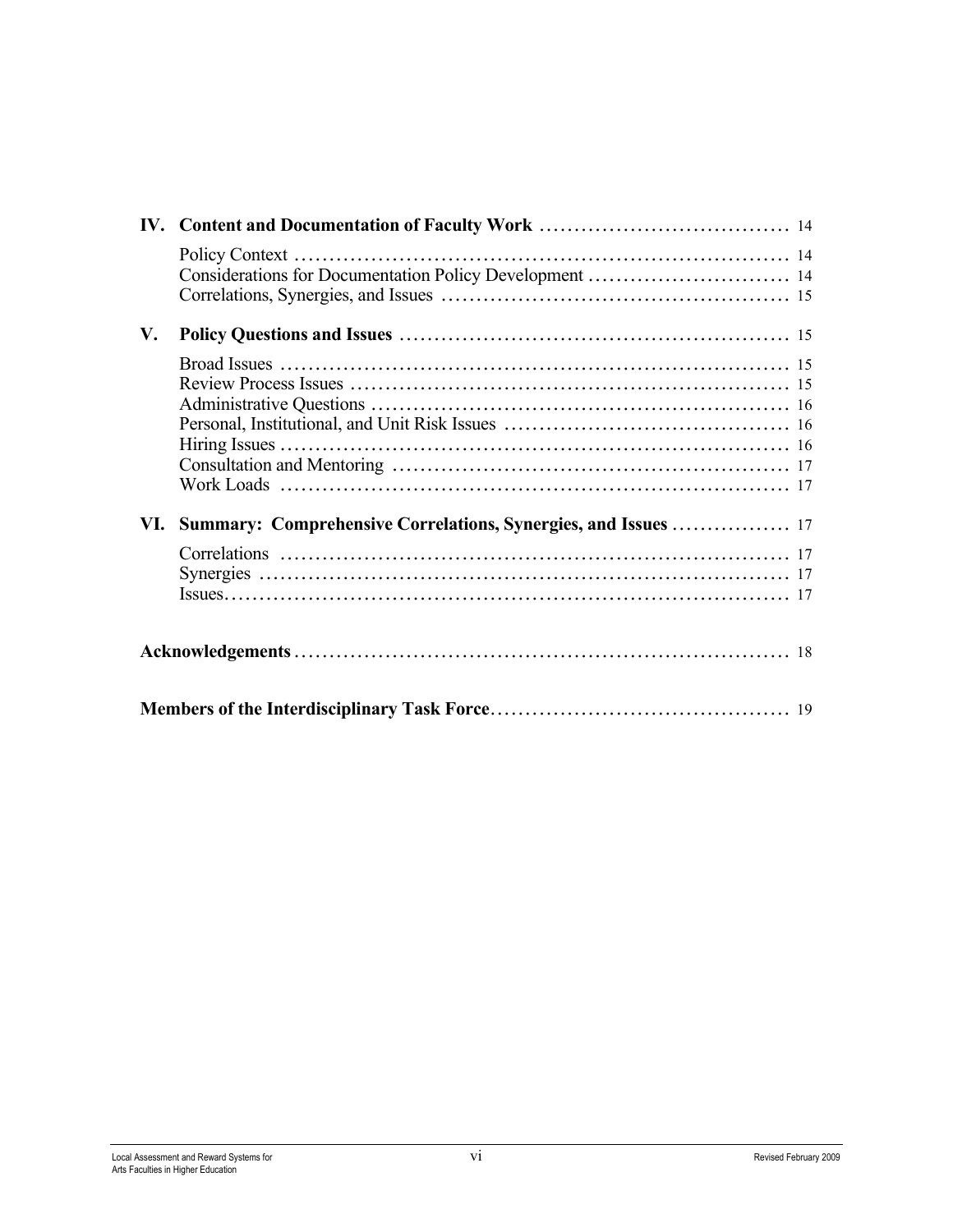# **Local Assessment of Evaluation and Reward Systems for Arts Faculties in Higher Education**

#### **INTRODUCTION**

The success of any institution of higher education depends on many factors. It is clear, however, that the faculty constitute a central resource. Arts programs in American higher education could not have received the worldwide renown they enjoy without the continuing dedication and expertise of thousands of individuals who teach, create, perform, pursue research, and serve their institutions, their professions, and the community.

In recent years, issues have been raised concerning the roles, responsibilities, and contributions of faculty. These policy questions are being addressed from many perspectives, including interrelationships among teaching, creative work and research, and service. The result has been a new level of deliberation about the nature of intellectual work and the definitions of basic terms such as scholarship-for example, are such terms being defined either too narrowly or too broadly in specific situations? Are different definitions appropriate for different times, places, and situations? While issues can never be settled in detail for the nation as a whole, they can be reexplored in the context of each institution's mission, goals, and objectives. In local settings, overarching questions can be illuminated, analyzed, and answered without destroying the diversity that is so central to the success of our nation's higher education system.

This assessment document is a resource for those engaged in this large discussion. It evolved from a project begun in the summer of 1992 which brought together the arts disciplines in higher education for the purpose of explaining in fundamental terms the variety of tasks accomplished by arts faculty members. The resulting booklet, *The Work of Arts Faculties in Higher Education*, should be used in conjunction with this present document, which suggests analytical paths into many issues addressed previously.

As institutions and units within them review policies and procedures concerning faculty, there is a need to determine and focus on critical issues, and simultaneously to compare what is being done or contemplated with aspirations and realities. The purpose of this document is to provide a foundation, or perhaps a springboard for such considerations at institutional and programmatic levels: basic sets of questions address comprehensive sets of issues and focus action on content rather than on evaluation technique. We affirm this focus because we realize that the issues are complex and that the stakes are high for individuals, arts units, institutions, and the future of our nation's cultural life.

Although the document embraces logic and orderly reviews of issues, the Task Force has no illusions about creating a science. Too many of the important problems cannot be quantified; too many conditions are unique to specific institutions and programs. We know that, overall, arts programs in American higher education represent a world of vast scope and incredible richness. In and of themselves, the arts disciplines constitute vast bodies of knowledge and skill. The various arts also exhibit multiple connections with all other disciplines. Each institution, program, and individual thus undertakes only a portion of what is possible. This document has been developed with recognition of the fact that no two institutions or arts programs are exactly alike. It follows, therefore, that no two evaluation and reward systems should be exactly alike. Thus, we eschew aspirations for national standardization, and seek a more modest objective: to provide a resource for applications of local expertise to local concerns. The following text is intended to facilitate analysis prior to action, recognizing that the depth, scope, and effectiveness of such analysis will have significant influence on the quality of the result.

#### **USING THE ASSESSMENT DOCUMENT**

Two sets of questions are provided as assessment frameworks. The first develops an overview. The second deals with issues in detail.

This document is structured so that sets of questions about each topic can be used alone. The entire set of questions can also be used comprehensively either in the order presented or in some other order. Although the text contains many useful questions, it does not purport to contain every question pertinent to every institution or program, nor will every question be relevant to every situation. Often, similar topics are approached from different perspectives. Individuals wishing to utilize the document comprehensively will want to be judicious in eliminating or emphasizing multiple perspectives on similar questions, depending on the nature and scope of their project.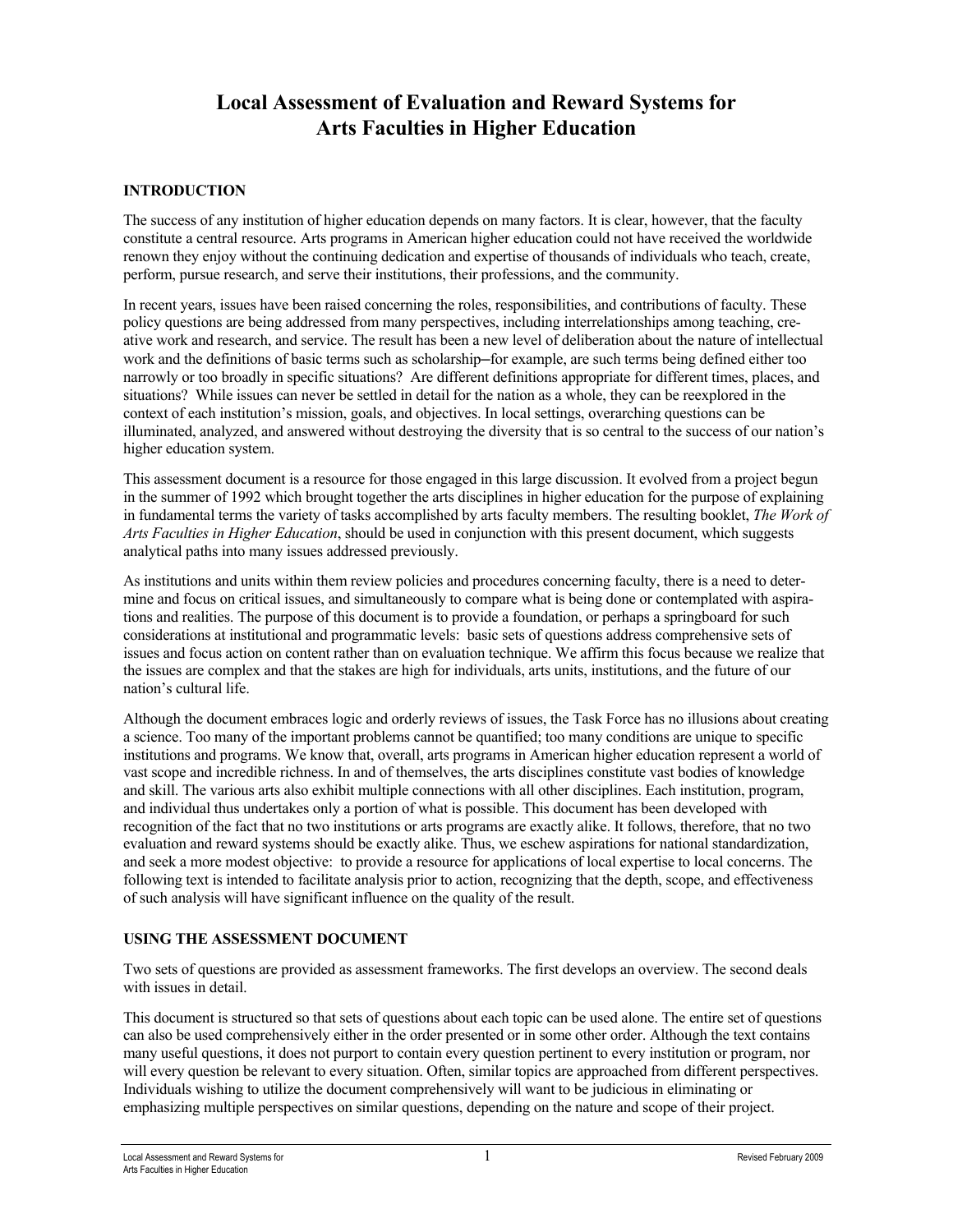Much successful work in the arts relies on inspiration born partially from vast reservoirs of knowledge, skill, and experience. The rationalized approach presented does not intend to replace intuition and inspiration with procedure, but rather to provide a better basis for intuitive thinking.

Although this assessment is based on a series of questions, *the questions posed have no standard answers*. The best answer for one institution or arts unit may be quite different from the best answer for another. The questions do push users in the direction of consistency among various policies and practices. They continue to ask to what extent what is being done or proposed will meet expectations, aspirations, and declared purposes. This approach to consistency should not be confused with advocacy for standardization, nor with pursuit of consistency for its own sake. Considerations about consistency should help produce approaches and systems where parts contribute to wholes and where there is some protection from unintended effects that often result from even the best laid plans.

#### **TERMINOLOGY**

For purposes of this document, the term **arts** normally refers to all of the arts and arts-related disciplines and their subdisciplines. The term **unit** is used to designate the entire program in a particular arts discipline; thus, in specific cases, *unit* refers both to free-standing institutions and to departments or schools which are part of larger institutions. **Entity** refers to an institution, unit, or individual.

**Making art** indicates the creation of an entirely new work of art or the creative process applied to performance. These activities may be mixed in a single effort, and they may be collaborative or individual. Our use of *making art* always indicates applications of knowledge, skills, and intellectual technique.

The word **work** is used in title and text because it provides an umbrella for the different types of faculty activities essential to the arts in higher education. This umbrella is necessary because definitions of such terms as creative activity, research, scholarship, teaching, and service can be narrow or broad. For example, when broadly defined, research can include the process of making a work of art: a search for the new is involved. When more narrow definitions based on science or humanities methodologies are applied, making art is not research, although research of scientific or humanistic types may be involved in the total art-making process. The word *work* enables respect and use of both narrow and broad definitions as institutions, organizations, and individuals may determine in specific circumstances. Whether broad or narrow, our use of *work* always indicates intense use of mind.

Standard descriptions of faculty work mention three areas. Two of these areas—teaching and service—seem to have common use throughout higher education. The third area, involving each faculty member's individual and collaborative work in one or more fields, is more problematic. Across the nation, various terminologies cover various concepts without much title/content consistency. The project task force struggled with this issue from numerous perspectives. As a result, the text uses **creative work and research** to name the third area. This formulation, while not perfect, has utility, especially if it is understood to express interrelationships rather than polarities. Creative work is an element of research; research is an element of creative work. Thus, making art and studying about art are both deeply intellectual. Our use of the word **intellectual** covers both of these activities.

Approaching the process of making art means approaching a realm that, whether simple or complex, is open-ended, often without empirical objectives, and frequently expressed in terms that are neither verbal nor mathematical. Creation, interpretation, and performance all involve communicating via the medium of an art form to produce a work. This is **work** *in* **art.** Each work, whether new or recreated, is a small universe of meaning with its own internal logics and mechanisms, whether standing alone or used in juxtaposition with other works, events, and functions. Each work also reflects and produces multiple universes of meaning as it relates to the external world where it is produced, received, and studied.

The study of art involves a vast complex of functions, purposes, and efforts. Each art form has its own history and body of analytical technique. Each has rich connections with general history and culture and with the analytical techniques of the sciences and the humanities. The arts as a group can be studied through disciplines ranging from aesthetics to management. This is **work** *about* **art.**

**Profile** refers to a weighting of priorities or emphases developed through comparative analysis.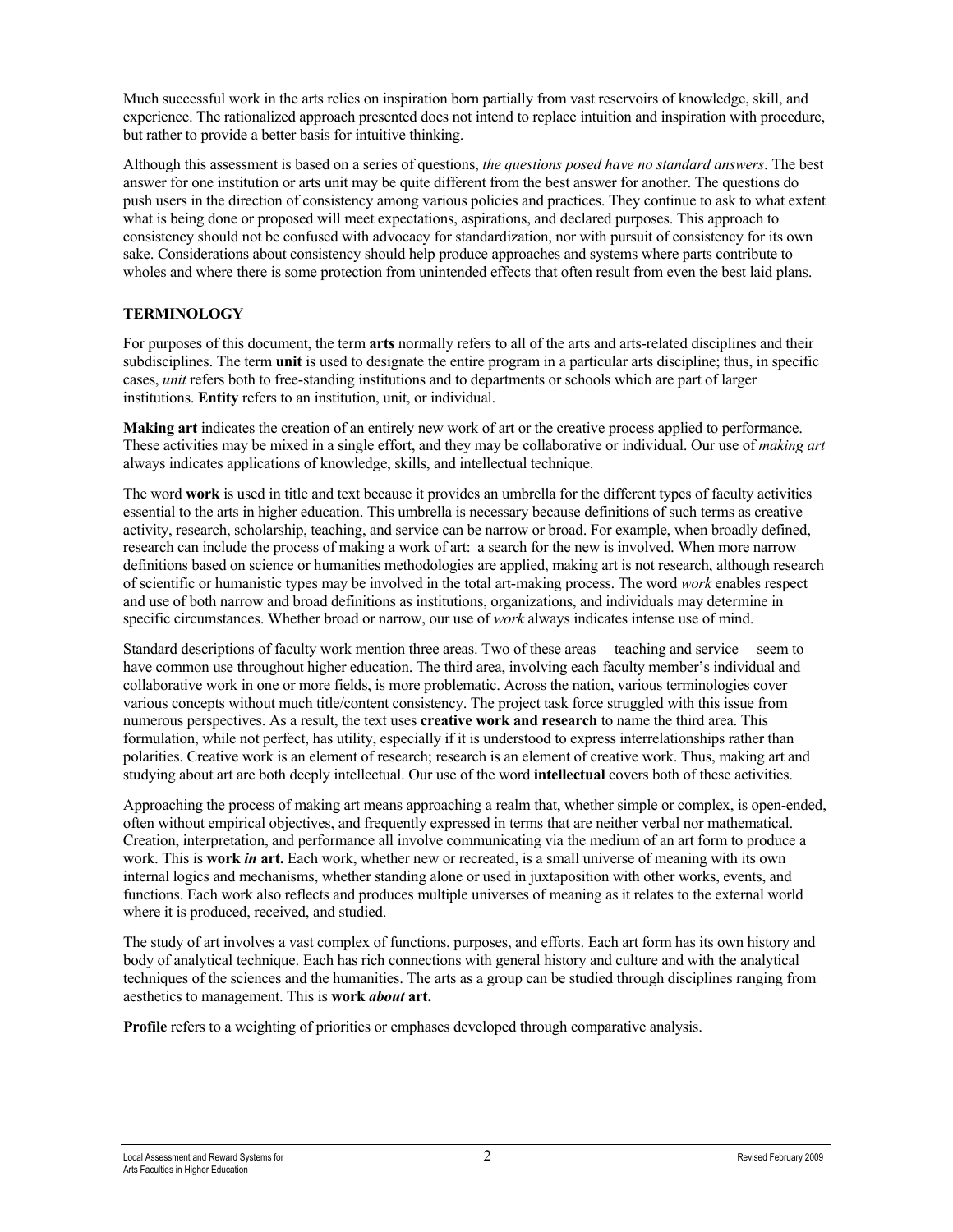## **A TWENTY–POINT ASSESSMENT**

#### **The following twenty points provide one format for basic assessment of faculty evaluation and reward systems in an institution or its administrative units.**

#### **Mission, Goals, and Objectives of Institutions and Arts Units**

- i. What are the mission, goals, and objectives of the entity being considered, and to what extent are they expressed in written statements and demonstrated in practice? What is the correlation of written and operational expressions of mission, goals, and objectives with faculty evaluation and reward systems?
- ii. What internal or external factors and considerations are critical in establishing or changing the entity's mission, goals, and objectives, or in defining its sense of identity? How does this identity and the process of defining it affect faculty assessment?
- iii. How will issues of stability or change affect formulation, operation, and adjustments to the faculty evaluation and reward system?
- iv. What comparisons between units within an institution, or between a unit and the institution as a whole, may be made by asking the foregoing questions with regard to other units or to the institution as a whole? How do these comparisons relate to the respective missions and content being addressed?

#### **Content and Characteristics Profile**

- v. What approaches and perspectives for work *in* and *about* art are present in the entity to be considered? What are the relative weightings or priorities among them? *(This presence may be in terms of written literature, past and present practice, aspirations, plans, etc.)*
- vi. What values, philosophies, or criteria are present with regard to concepts and issues such as originality, experimentation, simplicity and complexity, interdisciplinary work, faculty development, and collaboration?
- vii. What do comparisons among findings thus far *(i–vi)* reveal about the logic, values, and futures issues associated with faculty evaluation and reward systems? *(The answers provide a context for the next questions.)*

#### **Faculty Evaluation**

- viii. What are the stated or operational priorities with regard to various aspects of faculty work (i.e., teaching, creative work and research, and service)? To what extent does the faculty evaluation system consider the relationship between priorities and the resources needed to address them?
- ix. How are faculty responsibilities and workloads defined and established? To what extent are there logical relationships among workloads, definitions of productivity, and expectations regarding teaching, creative work and research, and service? To what extent is consistency from faculty member to faculty member, or from unit to unit, a goal?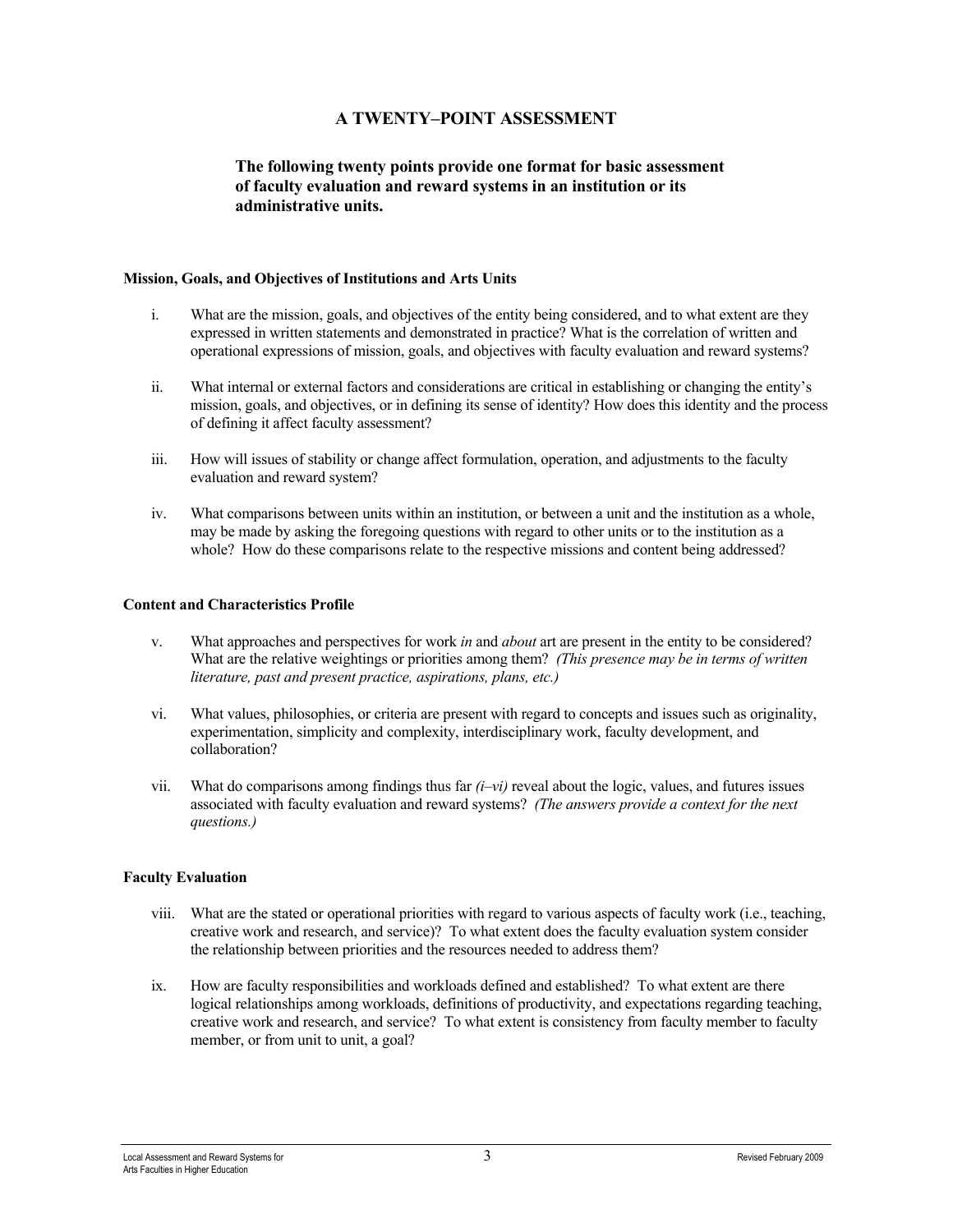- x. Are the evaluation mechanisms able to deal adequately with the complexity of work in the arts? For example, the complex and subjective nature of new work, the distinctions and interrelationships between work *in* art and work *about* art, the need to work with the arts both in their own terms and in terms common to other disciplines.
- xi. How is merit defined, determined, and indicated? To what extent is merit within the unit dependent upon and/or correlated to the mission, goals, and objectives of the institution as a whole, other units, or specific individuals?
- xii. What opportunities are available to faculty in terms of support, time, and peer review?
- xiii. What criteria are used to judge faculty work? Are these criteria safe against the influence of imagemaking techniques that may mask issues of merit? To what extent is public or professional image deemed important to the fulfillment of mission, goals, and objectives?
- xiv. Is the evaluation mechanism able to deal adequately with the values, priorities, and complexities that surround ``innovation"?
- xv. What priorities do evaluation mechanisms express regarding equivalency, consistency, and diversity among various kinds of work and among disciplines and faculty members? What do the processes of forming, evolving, and operating evaluation and reward systems reveal about institutional values concerning standardization, evaluation techniques, and expertise?
- xvi. To what extent do the purposes, values, philosophies, and approaches discovered thus far reveal effective synergies within the institution as a whole, various units of the institution, search committees, and promotion and tenure committees?
- xvii. What are the issues to be considered in developing documentation policy? (For example: values, protocols, nature of the work to be documented, standards of measure, types of documentation.)

#### **Policy Questions and Issues**

- xviii. What issues of context and capability should be addressed by institutions and units reviewing or contemplating change in faculty evaluation and reward systems? What philosophical, financial, and positioning issues and risks must be considered?
- xix. What procedural, political, and communication issues need to be addressed to ensure understanding and support, fairness and feasibility for faculty and administrators in and beyond the unit? What personnel, work load, and security issues and risks must be considered?

#### **Summary: Comprehensive Correlations, Synergies, and Issues**

xx. How can all policies, perspectives, priorities, characteristics, influences, conditions, mechanisms, and aspirations *(discovered in i–xix)* best be integrated to support a positive and productive evaluation and reward system?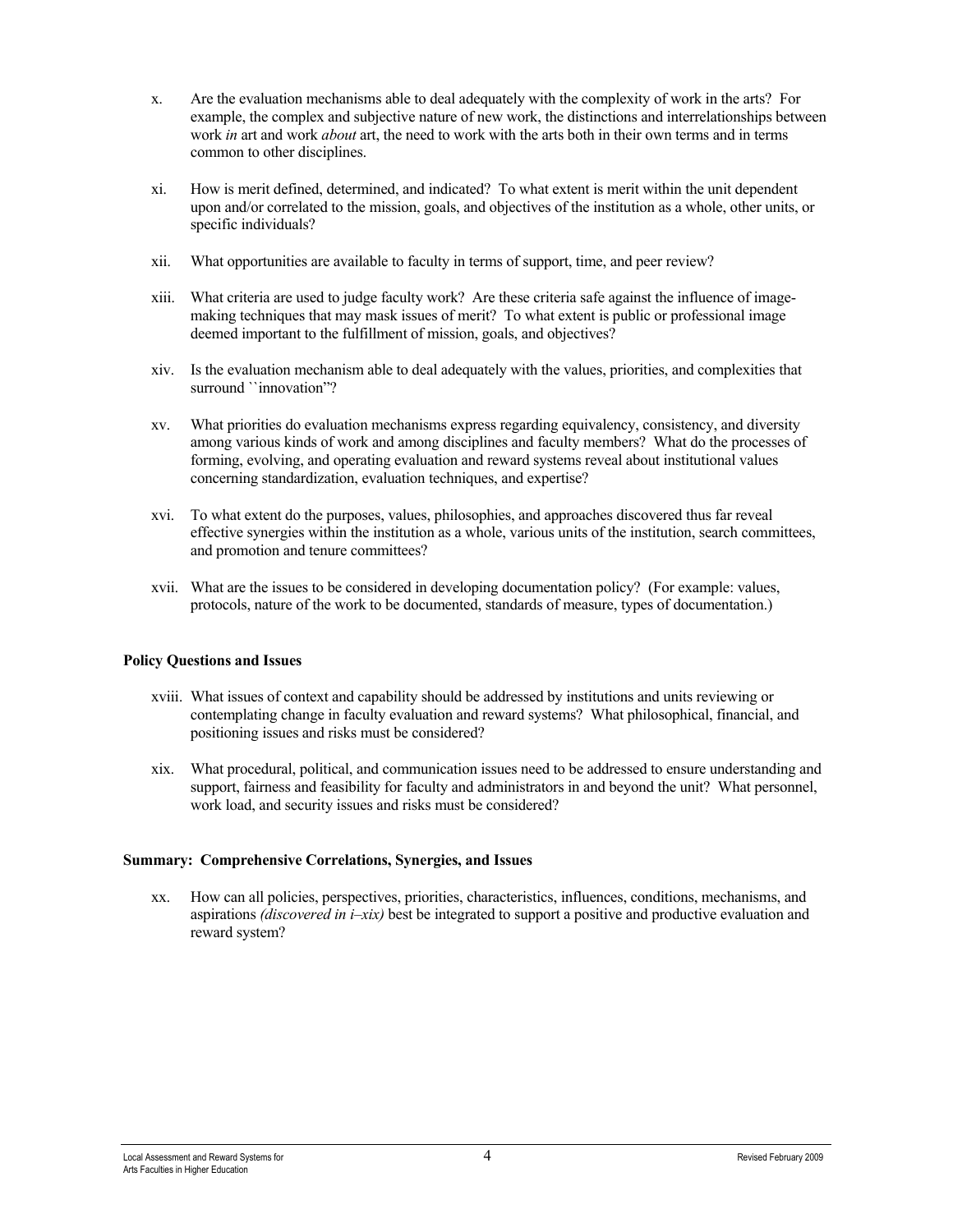### **A COMPREHENSIVE ASSESSMENT**

**The following text provides one way of expanding the Twenty–Point Assessment by providing a detailed series of questions for each major area of concern. The Twenty–Point Assessment is inserted throughout in boxed italics as a point of reference. Following each box are questions that extend review of the issues considered in the box.**

#### **I. MISSION, GOALS, AND OBJECTIVES OF INSTITUTIONS AND ARTS UNITS**

In American higher education, each institution and unit within it is expected to have a formal declaration of mission, goals, and objectives.

Definitions and policies concerning the work of the faculty are best developed and applied in terms of the specific mission, goals, and objectives present at each institution. Specific goals and objectives of various disciplinary programs may create a multiplicity of unique approaches and needs on a single campus. The following information and analysis should be used only in the contexts of and in relation to specific purposes, programs, and resources.

Since statements of mission, goals, and objectives are expected to provide the foundation for all decisions, they are a critical factor in assessing faculty evaluation and reward systems. However, the concept of mission, goals, and objectives should be considered beyond the written formulations that appear in publications and studies because all institutions work with their mission, goals, and objectives in contexts beyond their immediate control. Also, multipurpose institutions often embrace varying sets of missions, goals, and objectives; thus, multiple influences create evolving overall definitions of institutional identity and selfconcept.

The set of questions provided below opens the complex issue of mission, goals, and objectives, and relates it to faculty evaluation and reward systems. A primary goal is to determine the degree of internal correlation on fundamental questions.

While these questions are useful in looking at a single entity—the institution as a whole or a specific unit such as a college, school, or department—most users will find utility in asking this set of questions about the institution and at least one other unit so that responses can be compared. These comparisons often provide the most revealing information.

*i. What are the mission, goals, and objectives of the entity being considered, and to what extent are they expressed in written statements and demonstrated in practice? What is the correlation of written and operational expressions of mission, goals, and objectives with faculty evaluation and reward systems?*

#### **A. Written Statements**

- 1. What is the content of written statements concerning mission, goals, and objectives for the entity (institution, arts unit, department, program, etc.) being considered?
- 2. What do these texts state or imply with respect to faculty evaluation and reward systems?

#### **B. Operational Expressions of Mission, Goals, and Objectives**

- 1. In observing the daily work of the entity being considered, how are mission, goals, and objectives expressed in terms of: (a) values, including those concerning practice in the arts disciplines and curriculum content, (b) scope of disciplinary effort, (c) content, (d) artistic and intellectual climate, (e) policy and operational structures, (f) practices, (g) results, (h) overall reward systems, and (i) resource availabilities and utilizations?
- 2. What do single or multiple operational expressions of mission, goals, and objectives state or imply with respect to faculty evaluation and reward systems? For example, if the institution values arts study as part of the core curriculum for all undergraduates, what are the implications for its reward system?
- 3. What is the internal consistency among expressions of mission, goals, and objectives determined in B.1. above? For example, how consistent and mutually supportive are (a) values, content, artistic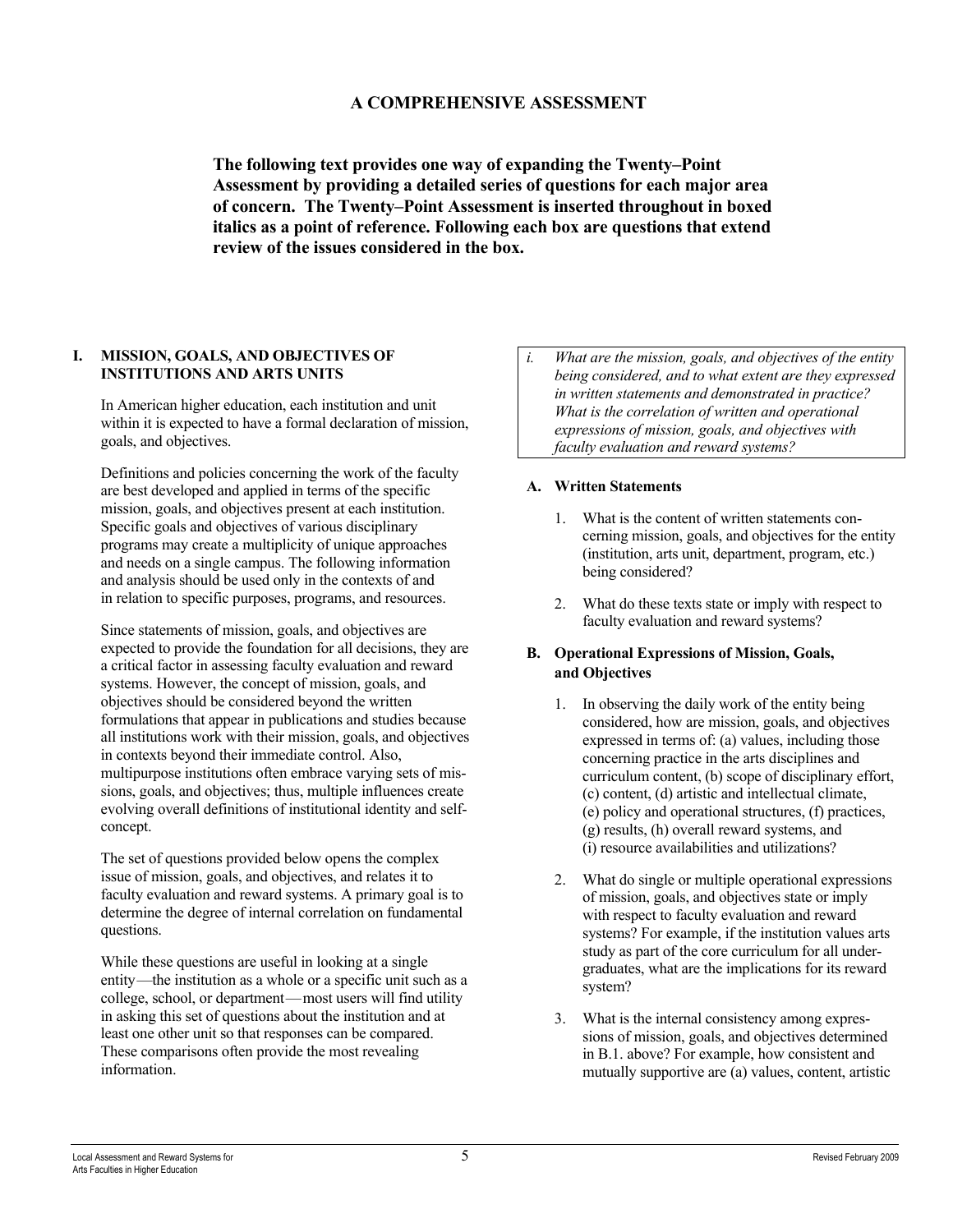and intellectual climate, and results; (b) disciplinary scope and resource availabilities and utilizations; etc.?

- 4. To what extent is there consistency between written statements of mission, goals, and objectives determined in A.1. above, and operational evidence determined in B.1. above?
- 5. What does the degree of consistency discovered in B.3. and B.4. imply for faculty evaluation and reward systems?

#### **C. The Institutional/Individual Relationship**

- 1. To what extent does the entity being considered regard faculty as means for achieving highly specified, institutionally determined ends? For example, some faculty members must teach basic courses.
- 2. To what extent does the entity being considered regard itself as a place for faculty to set and pursue individual agendas? For example, many faculty have a highly personalized program of creative and research work.
- 3. How do the answers to C.1. and C.2. relate to the entity's statements of faculty responsibilities in such areas as teaching, creative work and research, and service? *See also II.A.*
- 4. To what extent are there internal consistencies among answers discovered in items I.A., I.B., and I.C. above? For example, do written statements of mission, goals, and objectives, deductions about these matters from observations of actual practice, and the institutional/ individual relationship seem to fit together as a workable conceptual and operational unit?

#### **D. Definitions**

- 1. How does the entity being considered define terms and concepts basic to faculty evaluation and reward systems? For example, what meanings are assigned to scholarship, research, teaching, service, assessment, creation, discovery, originality, analysis, interpretation, integration, synthesis, application, evaluation, workload, etc.?
- 2. What does this set of definitions reveal about the mission, goals, and objectives of the entity?
- 3. What do these definitions imply for faculty evaluation and reward systems? If applicable, how do they compare with those of other entities or the institution as a whole?
- 4. To what extent is there consistency among answers discovered in I.A., I.B., I.C., and I.D. above?

*ii. What internal or external factors and considerations are critical in establishing or changing the entity's mission, goals, and objectives, or in defining its sense of identity? How does this identity and the process of defining it affect faculty assessment?* 

#### **E. Identity**

- 1. What factors and considerations seem to be most powerful in defining the entity's sense of identity? For example, to what extent does the entity focus on its own aspirations, and to what extent does it compete with other entities? Another example, how does the entity define its peers and competitors beyond the institution? To what extent is identity obtained or enhanced by real or imagined imitation of other models? If applicable, how appropriate are these other models? To what extent is identity affected by external and/or institutional limitations that influence definitions of identity?
- 2. To what extent are issues of identity related to or controlled by any or all of the indicators regarding mission, goals, and objectives identified in I.A., I.B., I.C., and I.D. above?
- 3. How does the entity's means of defining its identity relate to faculty evaluation and reward systems?

#### **F. External Influences**

- 1. What major change factors can influence the development of the entity's mission, goals, and objectives? For example: ideas/values; information; knowledge; economic conditions; technology; demographics; political climate; religious climate; institutional climate; cultural climate; governance patterns in education and culture; availability of facilities and resources; presence, will, and commitment of visionaries; etc.
- 2. What major change mechanisms can influence the development of the entity's mission, goals, and objectives? For example: funding patterns; reward systems; legislation/regulation; governance/administrative systems; standards-setting mechanisms; policy analysis/development mechanisms; consultant/advisory systems; industry decisions; technological applications; advertising; publications/ study/research reports; content presented by electronic media; content of formal education, path-breaking conceptual work in the field, etc.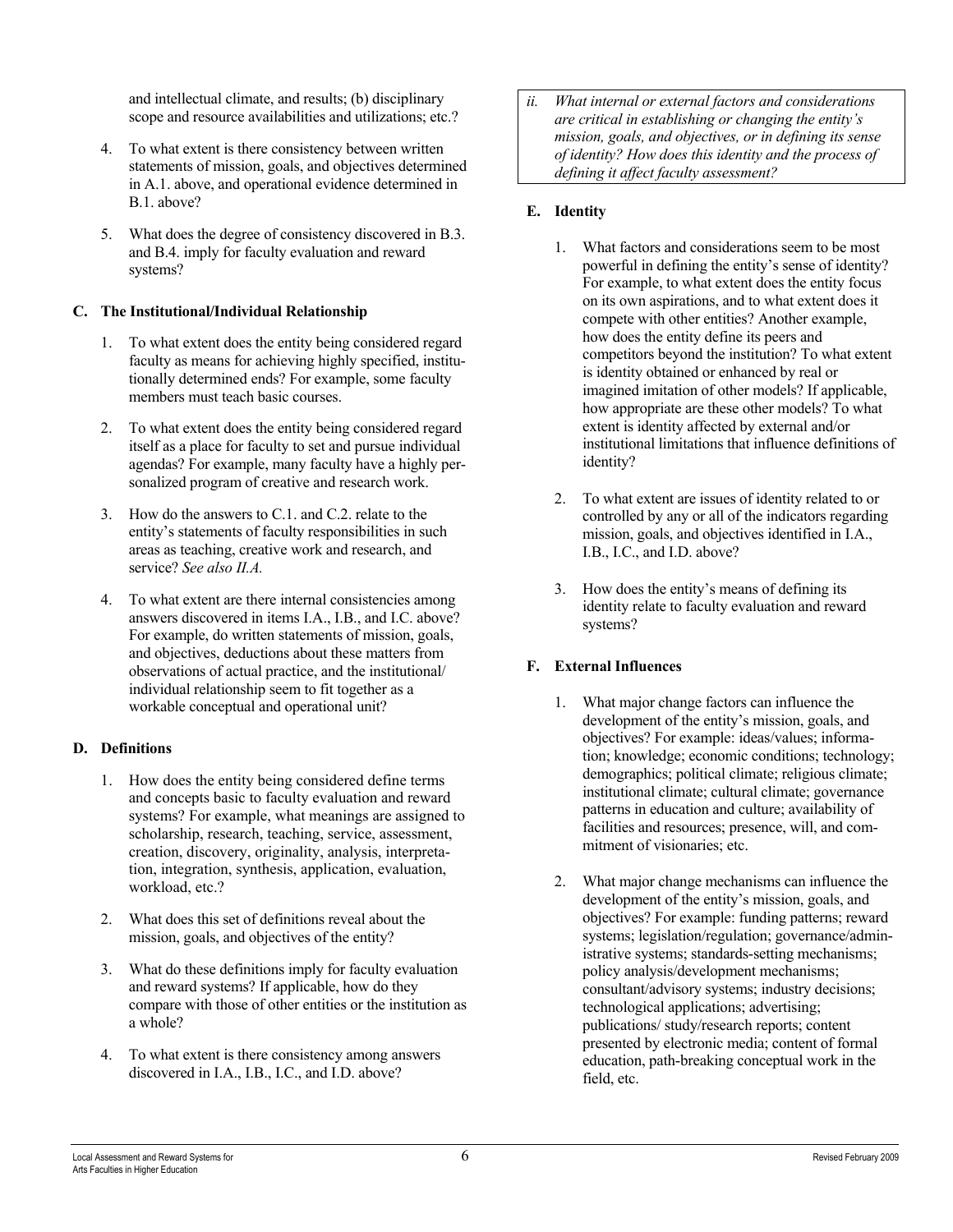3. Given the entity's mission, goals, and objectives as expressed in written and operational terms, to what extent are these external influences having an impact on decisions about and within the faculty evaluation and reward system?

#### **G. Policy Changes**

- 1. What various individual or organizational powers have significant influence on or ability to change the mission, goals, and objectives of the entity under consideration? To what extent is the entity itself in control? This question can be extended by considering powers to change various perspectives on mission, goals, and objectives outlined in items I.A., I.B., I.C., and I.D. above.
- 2. What forces can generate the necessity for a review of mission, goals, and objectives? To what extent are the missions, goals, and objectives represented by these forces adjudged to be consonant with those of the entity being considered?
- 3. How do facts and analyses about powers to change or forces that can generate the necessity for review affect faculty evaluation and reward systems?
- *iii. How will issues of stability or change affect formulation, operation, and adjustments to the faculty evaluation and reward system?*

#### **H. Futures**

- 1. What is the projected stability of the set of mission, goals, and objectives developed thus far? What conditions are expected to change and by how much over what time period? What is not expected to change in the foreseeable future?
- 2. To what extent does the issue of stability have an impact on the achievement of current mission, goals, and objectives? For example, to what extent is there fear of, or desire for change?
- 3. How will issues of stability or change affect formulation, operation, and adjustments to the faculty evaluation and reward system?
- *iv. What comparisons between units within an institution, or between a unit and the institution as a whole, may be made by asking the foregoing questions with regard to other units or to the institution as a whole? How do these comparisons relate to the respective missions and content being addressed?*

#### **J. Correlations, Synergies, and Issues**

When more than one entity has been reviewed using the questions above, the following questions should assist in making comparisons, for example, between the institution as a whole and various units within it, or among several units. The ability to make comparisons facilitates decisions about the extent to which similar or dissimilar approaches are based on clear understandings about mission, goals, objectives, and the natures of the various tasks at hand.

- 1. To what extent is there correlation and/or synergy among the various conditions regarding mission, goals, and objectives of the entities being compared? For example, do the college of engineering and the college of the arts have similar approaches to identity; to the definition of research; do similar external influences affect the evolution of their missions, goals, and objectives?
- 2. To what extent do various aspects of and conditions related to mission, goals, and objectives have an impact on the faculty evaluation and reward systems used or contemplated by the entities being compared?
- 3. Are there any risks or problems associated with the findings in questions J.1. or J.2. above? What is the nature of the risk or problem and how can it be addressed? For example, is the concern centered in the mission, goals, and objectives themselves, in interpretations of them, in practices derived from them, etc.? Is the concern centered in the written statement of mission, goals, and objectives or rather in the definitions deduced from observing operations, experiencing the corporate– individual relationship, or seeing operational definitions manifested in various decisions?
- 4. To what extent are issues of correlation and synergy related to matters of identity, external influences such as change factors and change mechanisms, and futures considerations?
- 5. To what extent do the findings above explain the current experience of the arts entity doing this study with respect to the extant faculty evaluation and reward system?
- 6. What are the most important issues to be addressed in priority order about the relationship of (a) missions, goals, and objectives to (b) the faculty evaluation and reward system?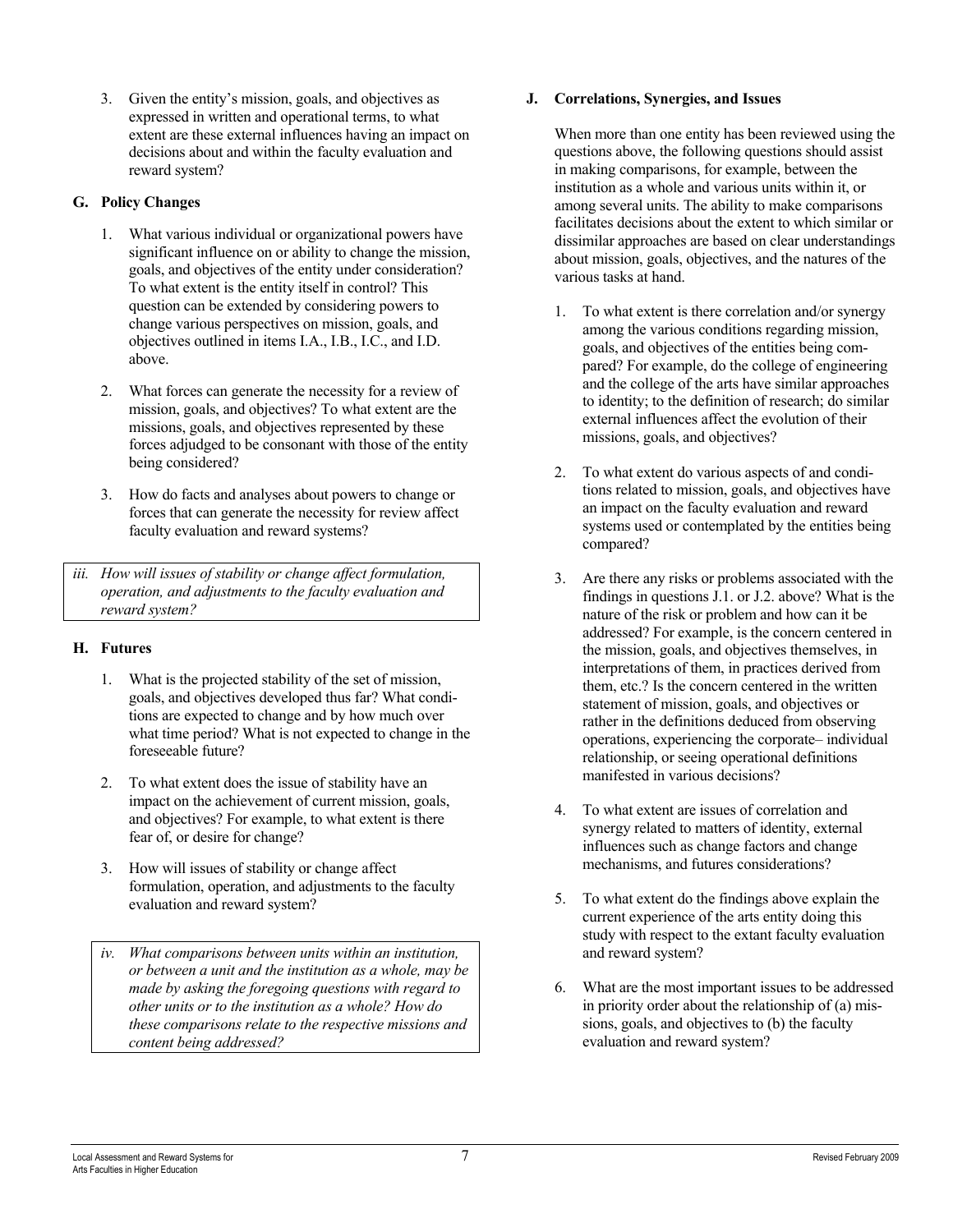#### **II. CONTENT AND CHARACTERISTICS PROFILES**

Work in the arts disciplines, broadly considered, covers the entire range of intellectual activity. Work in the arts in higher education encompasses a broad range of efforts to create and perform works of art, to understand how art functions, to develop comprehensive knowledge and fluency with a body of work, to trace and understand the history and development of one or more art forms, and to understand the various connections between the arts and other areas of study. Each institutional or individual arts effort will exhibit a certain profile that demonstrates priorities with respect to basic content, characteristics, and functions. Answers to the questions posed should reveal these profiles. In terms of faculty evaluation and reward systems, each institution and unit thereof makes determinations about the extent to which it will reward intellectual and creative work of all kinds, the extent to which it will reward intellectual work only of certain specific kinds, the extent to which it will reward intellectual work manifested in certain ways, or the extent to which it will reward intellectual work presented only in certain formats. Decisions about these matters should be consistent with the mission, goals, and objectives of the institution or the unit under consideration.

In order to address the following set of questions most productively, users need to make decisions about the subject of analysis. For example, will the questions be answered with respect to (a) one or more arts programs as a whole; (b) a unit, school, or department; (c) a curriculum; (d) a basic subdiscipline area, for example, analysis, history; or (e) a specific studio or performance area? Or will the study focus on the aggregate work of the entire faculty, faculty by subdiscipline group, or individual faculty? Will the questions below be asked in relationship to institutional or individual goals and objectives for teaching, creative work and research, or service?

Please note that it is possible to use all or only some of the subjects of analysis and goals and objectives mentioned above, depending on the type or scope of the profile one wishes to create. In complex situations, several different profiles can be created and compared.

*v. What approaches and perspectives for work in and about art are present in the entity to be considered? What are the relative weightings or priorities among them?*

#### **A. Work** *In* **and** *About* **Art**

1. To what extent is the subject of analysis (individual, group, course, curriculum, department, unit, institution, etc.) focused on work *in* art— the process of creating, performing, directing, and presenting works in one of the arts disciplines?

- 2. To what extent is the subject of analysis concerned with work *about* art—the study of works of art, areas and aspects of the arts disciplines, the impact of the arts on culture and history, the impact of historical and cultural factors on the arts, and the relationship of the arts to other disciplines?
- 3. To what extent is there a mixture or interrelationship of work *in* and *about* art in the subject of analysis? What is the relative weight of each in the mixture? What is the nature of the interrelationship? To what extent are work *in* and work *about* art serving each other? To what extent are they integrated?
- 4. How do the answers for items A.1., A.2., and A.3. above relate to values, policies, criteria, and procedures in the faculty evaluation and reward system? For example, to what extent do criteria used by the system address work *in* and *about* art?

#### **B. Approaches and Perspectives**

There are many perspectives for studying art. Singly, or in combination, these perspectives address how things work, what happened, what things mean, and provide means of gaining competence for creating new things. Several of the most common perspectives are:

- *Art as Process* compilation, integration, and synthesis of (a) medium; (b) technical, historical, and analytical knowledge and skills; (c) inspiration and aspiration; and (d) ideas that result in a work of art.
- *Art as Product* involvement with completed works presented, performed, or available for study from various perspectives; and the multiple interrelationships and influences of completed work.
- *Art as an Educative Force* development of knowledge and skills in the arts, including mental and physical discipline gained from the study of art as process; and historical/cultural/analytical understanding gained from the study of completed work.
- *Art as Communication* use of arts media and techniques to convey ideas and information for various purposes.
- *Art as a Psychological Phenomenon*  the impact of arts media on human behavior.
- *Art as a Physiological Phenomenon* the impact of arts media on the human body.
- *Art as Therapeutics* applications ranging from entertainment to psychology and psychiatry.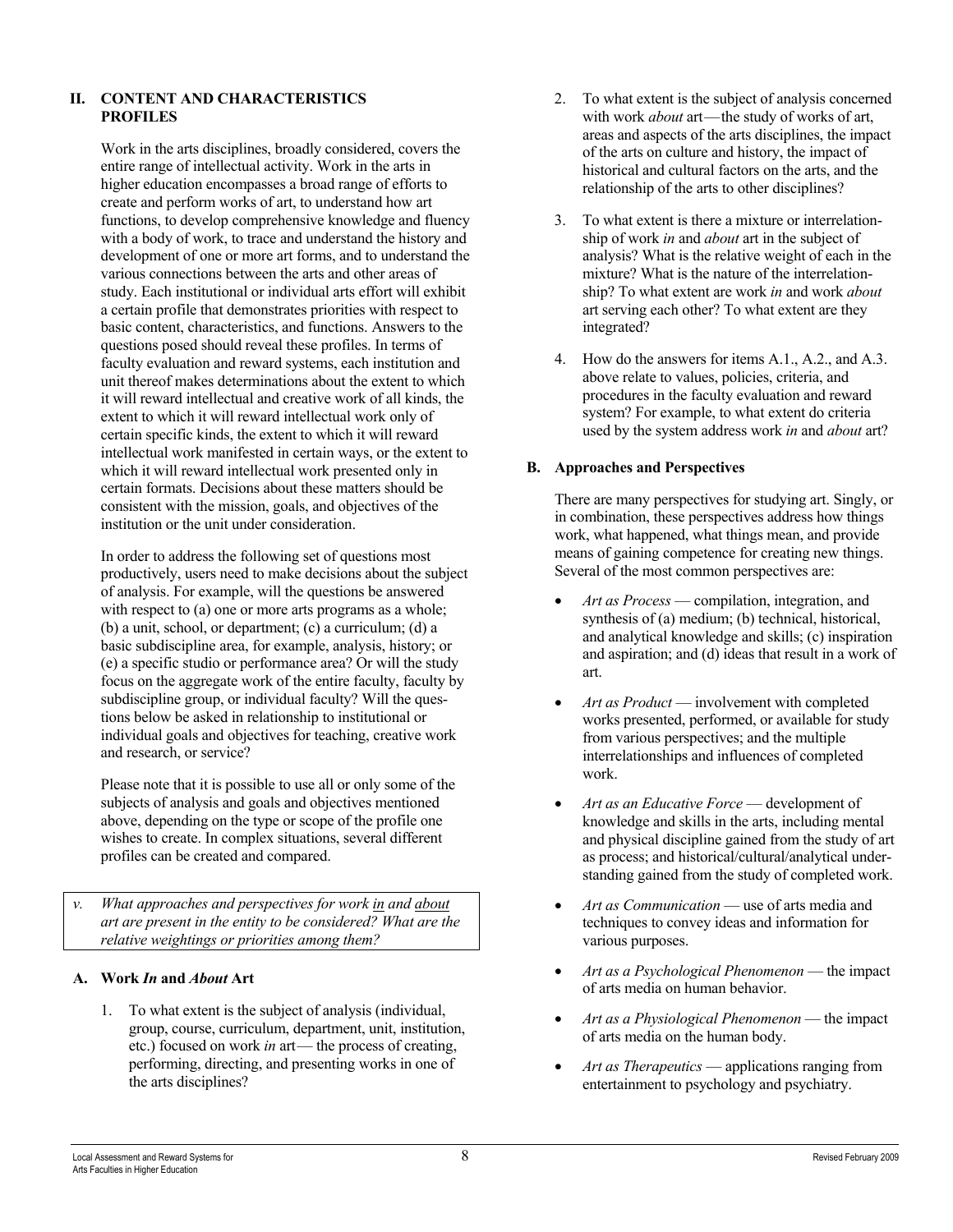- *Art as Social Expression* correlations of artistic modes, products, and perceptions with specific groups.
- *Art as Heritage* correlations of artistic activity with cultures and times.
- *Art as Subject Matter for Other Disciplines* use of points of view, methodologies, and contexts of the humanities, sciences, and social sciences to consider the impacts of art processes and products on intellectual, social, political, and other developments.

Many other perspectives or different ways of describing perspectives may be evident depending on the discipline or subject and applicable goals and objectives for their pursuit within the institution. Each analytical process should develop its own set of applicable perspectives. The ten perspectives given above provide a springboard for such development.

- 1. Which of the set of perspectives identified are evident in the subject of analysis?
- 2. What weightings or priorities do these perspectives have? What is the nature of the mixture, interrelationship, or integration of these perspectives? For example, which perspectives are primary and which are secondary; how are the various perspectives serving each other in the subject of analysis?
- 3. How do the answers for items B.1. and B.2. above relate to values, policies, criteria, and procedures in the faculty evaluation and reward system? For example, to what extent does the system seem predisposed to favor one or more perspectives? To what extent are any perceived general or specific predispositions correlated with missions, goals, and objectives?
- *vi. What values, philosophies, or criteria are present with regard to concepts and issues such as originality, experimentation, simplicity and complexity, interdisciplinary work, faculty development, and collaboration?*

#### **C. Philosophical and Policy Considerations**

1. What values, philosophies, or criteria are present regarding invention and authenticity in the institution, arts unit, or other entity that is the subject of analysis? What goals and priorities exist along the range from experimentation that produces radical departures to applications of originality in a variety of standard formats? To what extent do goals and objectives exist with respect to newness and uniqueness on one hand and work within aesthetic, temporal, financial, equipment, or spatial limits on the other?

- 2. What values, philosophies, or criteria are present regarding simplicity and complexity in the subject of analysis? To what extent are these considerations a factor in determining the merit of work or the success of a specific enterprise? What are the connections between concepts of simplicity and complexity and values, philosophies, or criteria concerning the presence or integrity of intellectual application?
- 3. What relationships are evident with the work of other disciplines in the subject of analysis? For example, do relationships exist with technology and applied science, historical and cultural studies, philosophy, etc.? To what extent are these relationships systemic or *ad hoc*?
- 4. What values, philosophies, and benchmarks define growth (artistic/intellectual, professional, personal, etc.) in the subject of analysis? To what extent are these values, philosophies, and benchmarks consistent with applicable missions, goals, and objectives, and with the results expected of the subject of analysis?
- 5. To what extent is the work expected of the subject of analysis individual or collaborative? If collaboration is a feature, what is its nature? How do the collaborators involved serve each other intellectually and artistically? What approaches and perspectives concerning the arts and other disciplines are involved in the collaboration? To what extent can individual contributions to the collaboration be determined?
- 6. How do the answers for items C.1., C.2., C.3., C.4., and C.5. above relate to values, policies, criteria, and procedures in the faculty evaluation and reward system?
- *vii. What do comparisons among findings thus far reveal about the logic, values, and futures issues associated with faculty evaluation and reward systems? (The answers provide a context for the next questions.)*

### **D. Correlations, Synergies, and Issues**

When more than one subject of analysis has been reviewed using the questions above, the following questions should assist in making comparisons among them. Comparisons facilitate clear decisions about conformity and difference as appropriate to specific conditions and tasks.

1. To what extent is there correlation and/or synergy among the various content and characteristics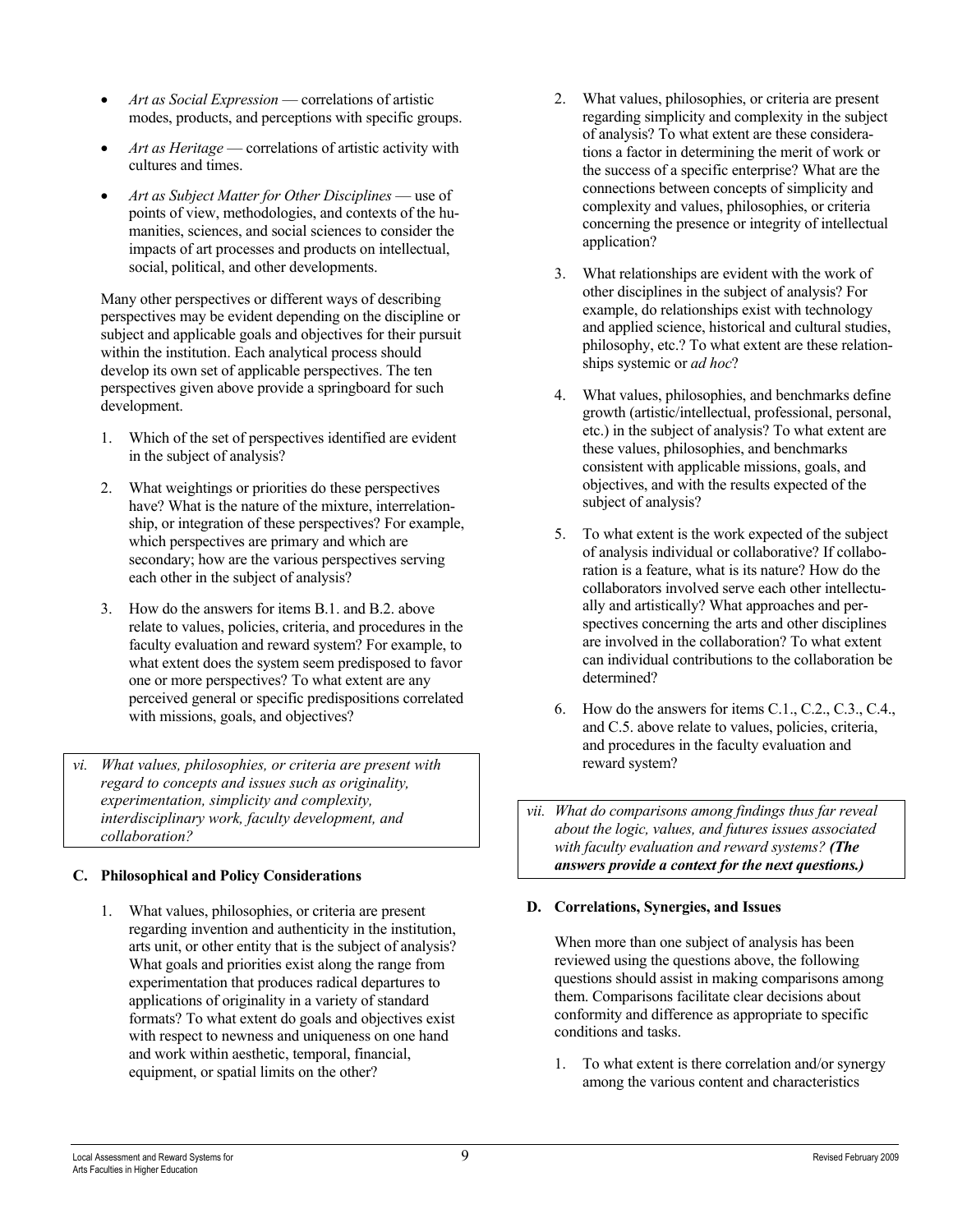profiles of the subjects of analysis being compared?

- 2. To what extent do various aspects and conditions regarding content and characteristics profiles have an impact on faculty evaluation and reward systems that affect or may affect the subjects of analysis being compared?
- 3. Are there any risks or problems associated with the findings in questions D.1. or D.2. above? What is the nature of the risk or problem and how can it be addressed? For example, is the concern centered (a) in the content and characteristics profiles themselves, (b) in interpretations of the profiles, (c) in practices derived from them, (d) in the relationship of mission, goals, and objectives to content and characteristics profiles, or (e) in analyses made from observing operations, experiencing the corporate/individual relationship, or seeing the operational definitions manifested in various decisions that relate to or are influenced by conditions that produce the content and characteristics profiles?
- 4. To what extent are issues of correlation and synergy regarding content and characteristics related to matters of identity, external influences such as change factors and change mechanisms, and futures considerations?
- 5. To what extent do the findings above explain the current experience of the arts entity doing this study with respect to the extant faculty evaluation and reward system?
- 6. What are the most important issues to be addressed in priority order about the relationship of (a) content and characteristics profiles and (b) the faculty evaluation and reward system?

### **III. FACULTY EVALUATION**

Issues concerning faculty evaluation are addressed at a variety of levels: the institution as a whole, the various units of the institution, search committees of the institution and its units, and promotion and tenure committees of the institution and its units.

A major question is the extent to which values, philosophies, and approaches to the following issues are consistent among the various entities that interact in the faculty evaluation and reward system.

*viii. What are the stated or operational priorities with regard to various aspects of faculty work (i.e., teaching, creative work and research, and service)? To what extent does the faculty evaluation system consider the relationship between priorities and the resources needed to address them?* 

#### **A. Priorities**

- 1. What priorities about evaluation can be derived from the mission/goals/objectives analysis and from the content/characteristics profile undertaken in section II above?
- 2. How do these evaluation priorities relate to the various areas and types of faculty work needed to accomplish the aspirations inherent in these priorities?
- 3. How do these work needs relate (a) to basic responsibilities of teaching, creative work and research, and service; (b) to the content and characteristics inherent in efforts to fulfill these responsibilities?
- 4. To what extent does the faculty evaluation and reward system consider or correlate the relationship between the entity's priorities and the range of faculty resources needed to address them?
- 5. What impressions and benchmarks are created by extant published statements regarding values, policies, criteria, and procedures in the faculty evaluation and rewards system? What impressions and benchmarks are created by the operational results of these policies? What are the relationships of these sets of impressions and benchmarks to the acquisition of tangible resources and/or in the maintenance or development of intangible resources such as prestige, cohesiveness, will to excel, etc.?

*ix. How are faculty responsibilities and workloads defined and established? To what extent are there logical relationships among workloads, definitions of productivity, and expectations regarding teaching, creative work and research, and service? To what extent is consistency from faculty member to faculty member, or from unit to unit, a goal?*

### **B. Responsibilities**

1. At what level of detail are specific responsibilities and expectations defined for individual faculty? To what extent are these sets of responsibilities tailored to the assignments of specific faculty members?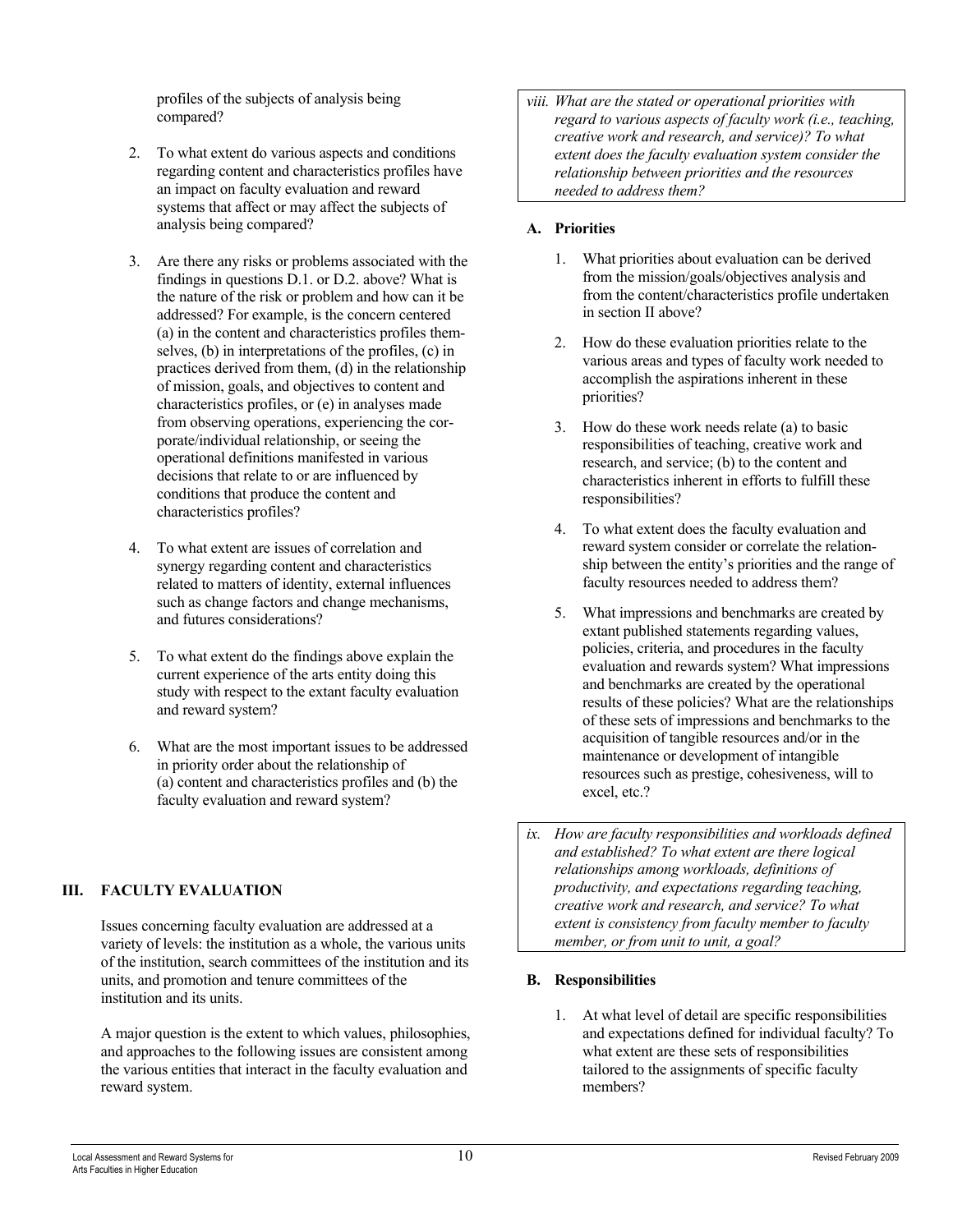- 2. To what extent is fulfillment of some responsibilities more important than others to the faculty evaluation and rewards system? What are the forces shaping these decisions about priorities? To what extent is consistency from faculty member to faculty member a goal?
- 3. To what extent are distinctions made among responsibilities (a) central to the education of students such as teaching basic courses; (b) critical to the viability of the institution or unit, such as providing education opportunities for students in performance; (c) vital to the advancement of work in one or more disciplines; (d) important for political, economic, or public relations reasons; (e) essential for community support and productive citizenship, etc? To what extent is there a correlation between what is essential for basic fulfillment of mission and goals and what is valued?
- 4. How are workloads defined in the unit, institution, discipline? To what extent are workloads equivalent throughout the unit or institution? To what extent are there logical relationships among workloads, definitions of productivity, and expectations regarding teaching, creative work and research, and service?
- 5. To what extent does the system address or distinguish between responsibilities for tangible and intangible results? For example, if faculty members have a responsibility for maintaining the artistic and intellectual climate of the institution or the unit, how is this evaluated?
- *x. Are the evaluation mechanisms able to deal adequately with the complexity of work in the arts? For example, the complex and subjective nature of new work, the distinctions and interrelationships between work in art and work about art, the need to work with the arts both in their own terms and in terms common to other disciplines.*

# **C. Complex Work**

- 1. To what extent is creation of new work and/or discovery of new knowledge critical in the set of mission, goals, and objectives being considered?
	- 2. Based on the answer to item C.1. above, to what extent are evaluation mechanisms capable of dealing with the complexities inherent in experimental work that is often subjective? How do evaluation mechanisms deal with the juxtapositions of perspective, technical competence, and inspiration that appear as creation and discovery are pursued in the arts disciplines?
- 3. To what extent does the evaluation and rewards system encourage an understanding of distinctions and interrelationships among such functions as making art, studying art, and studying the impact of art or influences on art? To what extent does the system understand how these functions are mixed in various ways to accomplish the mission, goals, and objectives of the arts entity under consideration?
- 4. To what extent is the faculty evaluation and reward system able to deal effectively with the variety of interrelationships between work *in* art and work *about* art without embracing values, policies, criteria, or procedures based on the premise that one can substitute for the other?
- 5. To what extent is the faculty evaluation and reward system able to work (a) with the arts on their own terms and (b) with the arts in terms appropriate to the humanities, sciences, and social sciences? How effective is the system in accomplishing 5(a) or 5(b) in terms of specific missions, goals, and objectives?
- *xi. How is merit defined, determined, and indicated? To what extent is merit within the unit dependent upon and/or correlated to the mission, goals, and objectives of the institution as a whole, other units, or specific individuals?*

# **D. Definitions of Merit**

- 1. What range of forces is contributing to evolving definitions of merit? To what extent are these forces internal or external to the entity being analyzed? Assess the relative power and influence of these forces.
- 2. What are the primary indicators of merit with respect to (a) teaching, (b) creative work and research, and (c) service?
- 3. To what extent are these indicators correlated with (a) mission, goals, objectives, priorities, and resources; (b) the content and characteristics associated with fulfilling specific missions, goals, and objectives at various institutional and individual levels?
- 4. What perspectives are critical in determining merit with respect to various teaching, creative work and research, and service functions? For example, for given situations, what is the relative weight given to perspectives of (a) the institution; (b) the arts unit; (c) other units in the sciences, humanities, and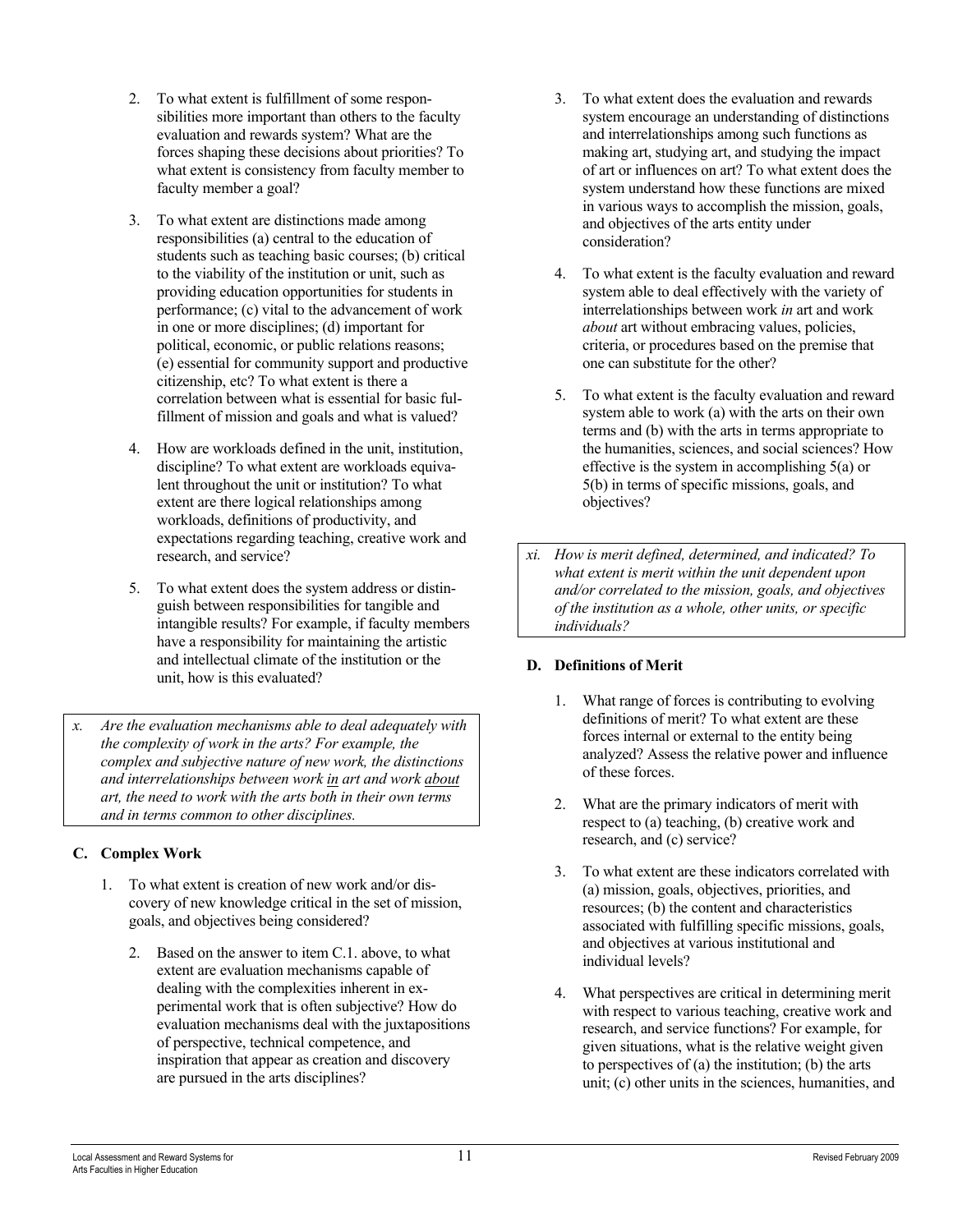social sciences; (d) the discipline as understood inside/outside the unit and institution; (e) students, individual administrators or faculty members, etc.?

- 5. To what extent are values, policies, criteria, and procedures concerning determination of merit articulated at the time of faculty appointment?
- 6. To what extent do specific definitions of excellence or merit for the institution as a whole, or units within the institution, act to support or restrict various approaches to advanced work? In what ways do these specific definitions promote or restrict creativity in (a) teaching, (b) creative work and research, and (c) service?
- 7. What weight does technical prowess have in determination of quality and excellence? For example, to what extent is technical prowess a criterion for rewards with respect to research, scholarship, and creative work, but not for teaching and service?
- 8. To what extent can the evaluation and reward system accommodate visionaries and pioneers? To what extent can it "gamble" on individuals?

*xii. What opportunities are available to faculty in terms of support, time, and peer review?*

### **E. Opportunities**

- 1. What opportunities are available for faculty to receive support for creative work, research, and scholarship associated with teaching, individual contributions to the discipline, and service?
- 2. To what extent do work load policies consider the time required to meet institutional expectations?
- 3. If applicable to the institution's purposes, to what extent are there opportunities for peer review from inside or outside the institution, especially when work cannot be distributed and studied in print form?

*xiii. What criteria are used to judge faculty work? Are these criteria safe against the influence of image-making techniques that may mask issues of merit? To what extent is public or professional image deemed important to the fulfillment of mission, goals, and objectives?* 

### **F. The Internal Integrity of Criteria**

1. What criteria are used to judge specific aspects of faculty work in the evaluation and reward system?

- 2. What are the fundamental elements of these criteria and what are their priorities in specific circumstances? For example, to what extent does the evaluation and reward system consider distinctions that may exist between (a) fame and achievement, (b) source or place of presentation and quality, and (c) technical production features and content?
- 3. To what extent is the system designed to protect itself from public relations-based image-making techniques able to mask the issue of merit? Reciprocally, what kinds of public relations-based images are important in the evaluation and reward system? What images are essential to fulfillment of applicable mission, goals, and objectives?
- 4. To what extent is there integrity and clarity in the use of such terms as "world class," "national reputation," "cutting edge," etc., when referring to research, scholarship, and creative work?

*xiv. Is the evaluation mechanism able to deal adequately with the values, priorities, and complexities that surround "innovation"?*

#### **G. Innovation**

- 1. To what extent is innovation a criterion in the evaluation and reward system?
- 2. If innovation has high priority, to what extent are mechanisms available to address potential distinctions between genuine and apparent innovation, new knowledge and new jargon, fad initiation and aesthetic or intellectual advancement? Do such distinctions matter?
- 3. To what extent are the specific concepts of innovation in use consistent with various extant or projected missions, goals, and objectives? How is this matter addressed with respect to various purposes of (a) a specific arts unit, (b) other disciplinary units, and (c) the institution as a whole?
- 4. What relationships exist between (a) the entity's policies concerning "adventurous scholarship" and other adventurous intellectual work in the realm of artistic creation and performance and (b) its values and policies with respect to short-term accountability and long-term results?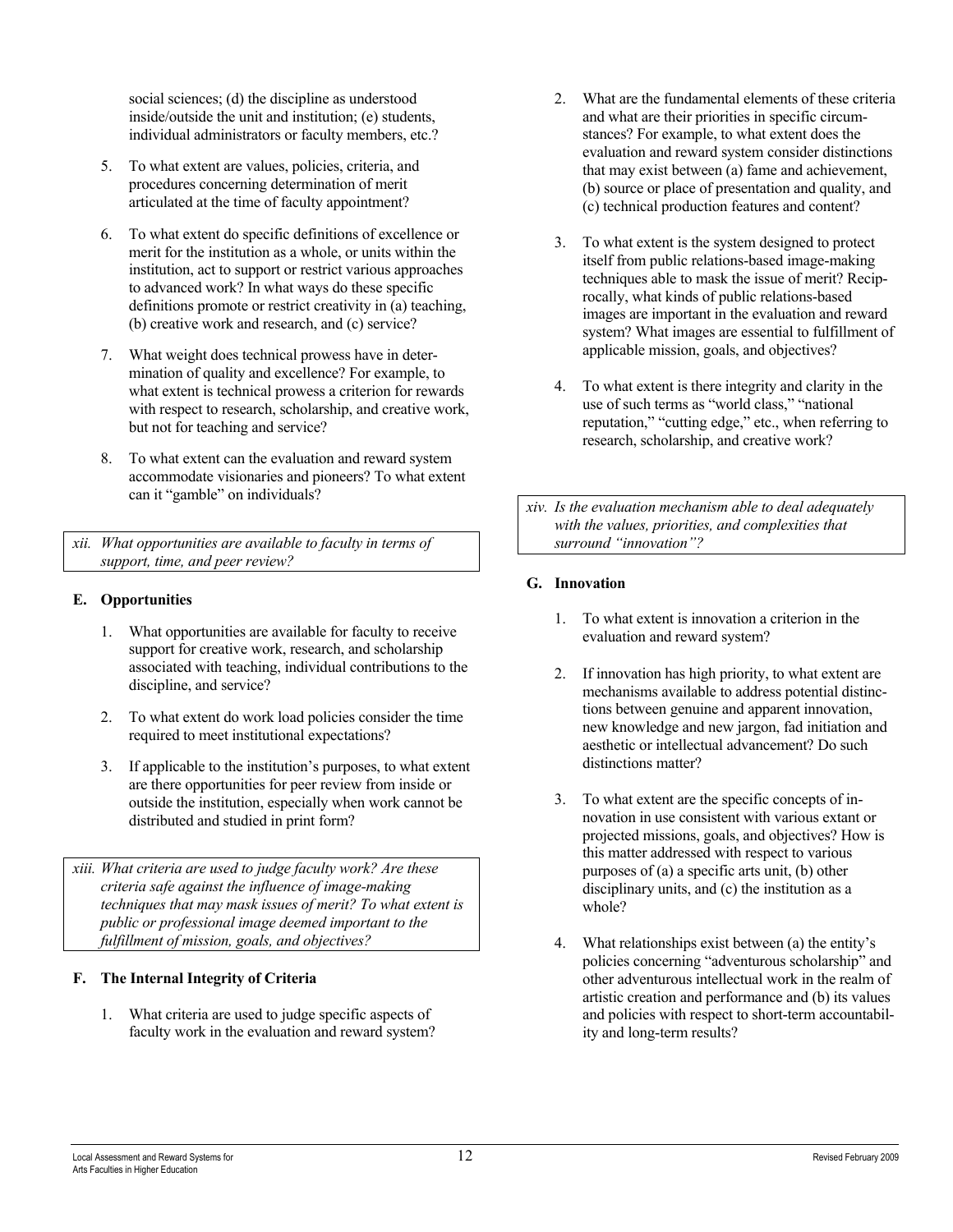*xv. What priorities do evaluation mechanisms express regarding equivalency, consistency, and diversity among various kinds of work and among disciplines and faculty members? What do the processes of forming, evolving, and operating evaluation and reward systems reveal about institutional values concerning standardization, evaluation techniques, and expertise?* 

## **H. Equivalencies**

- 1. To what extent does the faculty evaluation and reward system make a distinction between (a) consistency of treatment and (b) equivalency? For example, to what extent are values, evaluation techniques, criteria, and intellectual approaches of one or several disciplines used as the basis for evaluations about other disciplines?
- 2. To what extent are the nature, approach, intellectual content, and presentation formats of various disciplines and subdisciplines considered in the evaluation and reward system?
- 3. To what extent are there correlations between (a) evaluation criteria and procedures and (b) work assignments and expectations of individuals?
- 4. To what extent does the significance given to various aspects of individual work by evaluation criteria correlate to actual work assignments?
- 5. What are the politics of forming, evolving, and operating evaluation and reward systems that represent the points of view implied by applicable missions, goals, and objectives and the content and characteristics profiles associated with fulfilling them?
- 6. What powers and forces are forming, evolving, and operating evaluation and reward systems in the institution? To what extent is there respect for the diversity of disciplinary perspectives, modes of action, and artistic heritages that may be present, and for different points of view within and across disciplines? What factors most influence the level of respect present?
- 7. What values, philosophies, and safeguards are in place to monitor relationships between standardization and quality, and also the management of standardization (bureaucracy) to quality? To what extent does the operation of the system reveal the belief that quality is the result of bureaucratic management? Reciprocally, to what extent does it reveal that quality is the result of individual pursuit of excellence? What balances are evident? To what extent are these balances consistent with applicable missions, goals, and objectives?

### **J. Evaluation Technique**

- 1. To what extent do specific evaluation techniques and the aggregate of all evaluation techniques used in the faculty evaluation and reward system create (a) a holistic picture of an individual's work; (b) a comparison of an individual's work against departmental, school, or institutional missions, goals, and objectives?
- 2. To what extent does the evaluation and reward system use techniques that assess in terms that are easy to discuss irrespective of expertise? For example, what weight is given to numbers of different types of achievements?
- 3. To what extent are safeguards in place that ensure the faculty evaluation and reward system is using techniques that fit specific problems and issues rather than defining problems and issues in terms of available or favored techniques?
- 4. To what extent is standardization the goal of faculty evaluation technique? Reciprocally, to what extent is technique used selectively in relationship to specific purposes and results?
- 5. To what extent are the procedures for internal and/or external evaluation of work *in* the arts (studio work, performance, etc.) appropriate to the nature of the task and consistent in scope and depth if not in kind to the evaluation of scholarly work? For example, to what extent are peer reviewers equivalent in numbers and expertise?

### **K. Reviewers' Expertise**

- 1. To what extent does specific disciplinary expertise in the field of the faculty member being evaluated have (a) influence and (b) control over faculty evaluation and reward systems for faculty in that discipline?
- 2. To what extent and at what levels can evaluation and rewards issues be handled by those making decisions at various stages in the process (a) procedurally, (b) operationally, (c) in terms of content, and (d) philosophically?
- 3. To the extent that experts and non-experts review work in a given field, how do they separate and/or interrelate technique and content? How do they agree on the basis for reaching consensus?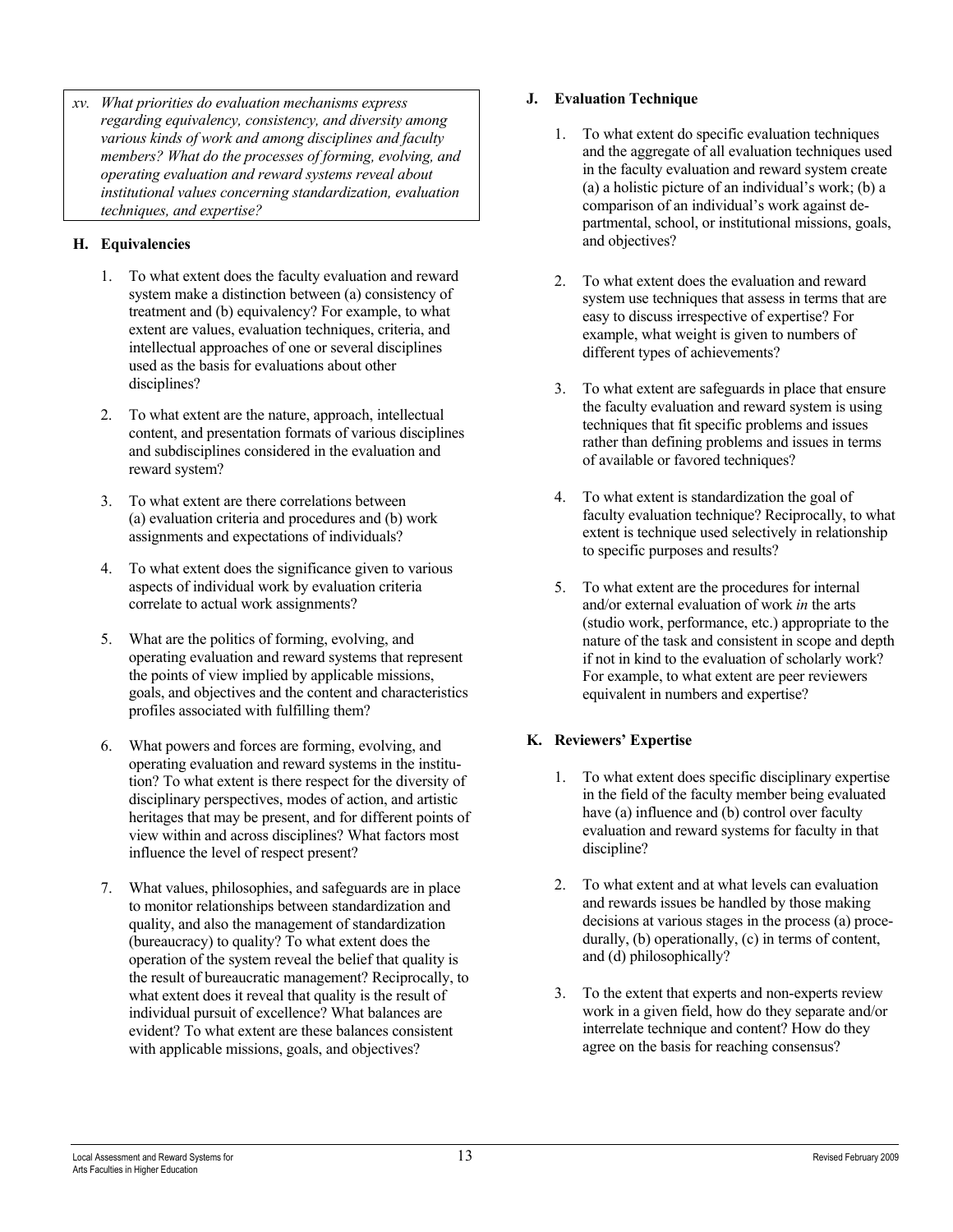*xvi. To what extent do the purposes, values, philosophies, and approaches discovered thus far reveal effective synergies within the institution as a whole, various units of the institution, search committees, and promotion and tenure committees?* 

#### **L. Correlations, Synergies, and Issues**

- 1. To what extent is there correlation and/or synergy among the various elements of the faculty evaluation system reviewed with the previous questions?
- 2. To what extent is there correlation and/or synergy between the findings in item L.1. and similar findings about (a) missions, goals, and objectives and (b) content and characteristics?
- 3. To what extent are issues of correlation and/or synergy regarding the elements of faculty evaluation related to (a) matters of identity, (b) external influences such as change factors (I.F.1.) and change mechanisms (I.F.2.), and (c) future considerations?
- 4. To what extent do the findings above explain the current experience of the arts entity doing this study with respect to the extant faculty evaluation and reward system?
- 5. What are the most important issues in priority order to be addressed about the elements of the evaluation and reward system just reviewed?

#### **IV. CONTENT AND DOCUMENTATION OF FACULTY WORK**

*xvii. What are the issues to be considered in developing documentation policy? (For example: values, protocols, nature of the policy to be documented, standards of measure, types of documentation.)*

### **A. Policy Context**

- 1. Review each item previously covered in this assessment document, along with the answers developed therefore, and consider both in light of their meaning for documentation of faculty work for the evaluation and reward system you are addressing or developing. For example, how do issues of institutional and/or unit identity influence the values context for decisions about documentation?
- 2. To what extent are specific types of work their own documentation? For example, does a product expressed in words or numbers document itself, while products expressed in other terms do not, thus requiring documentation in words or numbers?
- 3. What standards of measure are fundamental? How are these standards related to or derived from the functions of teaching, creative work and research, and service? For example, is there a single standard of measure such as articles or books to which other things are made equivalent; or are standards of measure correlated with the nature and purpose of specific tasks?
- 4. To what extent does the system facilitate documenting different uses and concepts of time applied to various tasks? For example, to what extent are documentation protocols able to deal with intellectually based work that synthesizes, integrates, and evaluates from moment to moment in the formation of a work of art, a rehearsal, or a performance?
- 5. What role does talent—both student and faculty—play in evaluation and documentation? To what extent does the reward system treat student/ faculty talent as a bidirectional relationship in terms of the impact of talent on results?

#### **B. Considerations for Documentation Policy Development**

- 1. What sets of missions, goals, and objectives (institution, unit, department, individual) are applicable to the subject of analysis (an individual faculty member, a faculty group by discipline or administrative unit, or some other grouping)?
- 2. What values, criteria, policies, and procedures are applicable to documentation of work either toward or in fulfillment of applicable missions, goals, and objectives?
- 3. To what extent will individuals be expected to document specific features of unique projects or composite bodies of work such as (a) orientation(s) toward teaching, creative work and research, service; (b) purposes—i.e., goals and objectives; (c) scope; (d) characteristics; (e) content; (f) technical expression; (g) impact; (h) fulfillment of purposes?
- 4. To what extent do documentation policies address presentational issues such as (a) formats—i.e., student evaluations, peer reviews, specific work products associated with teaching, creative work and research, and service, etc.— and the relative importance of documentation in these formats; (b) media—i.e., images, numbers, sounds, and words? To what extent are some media more valued than others?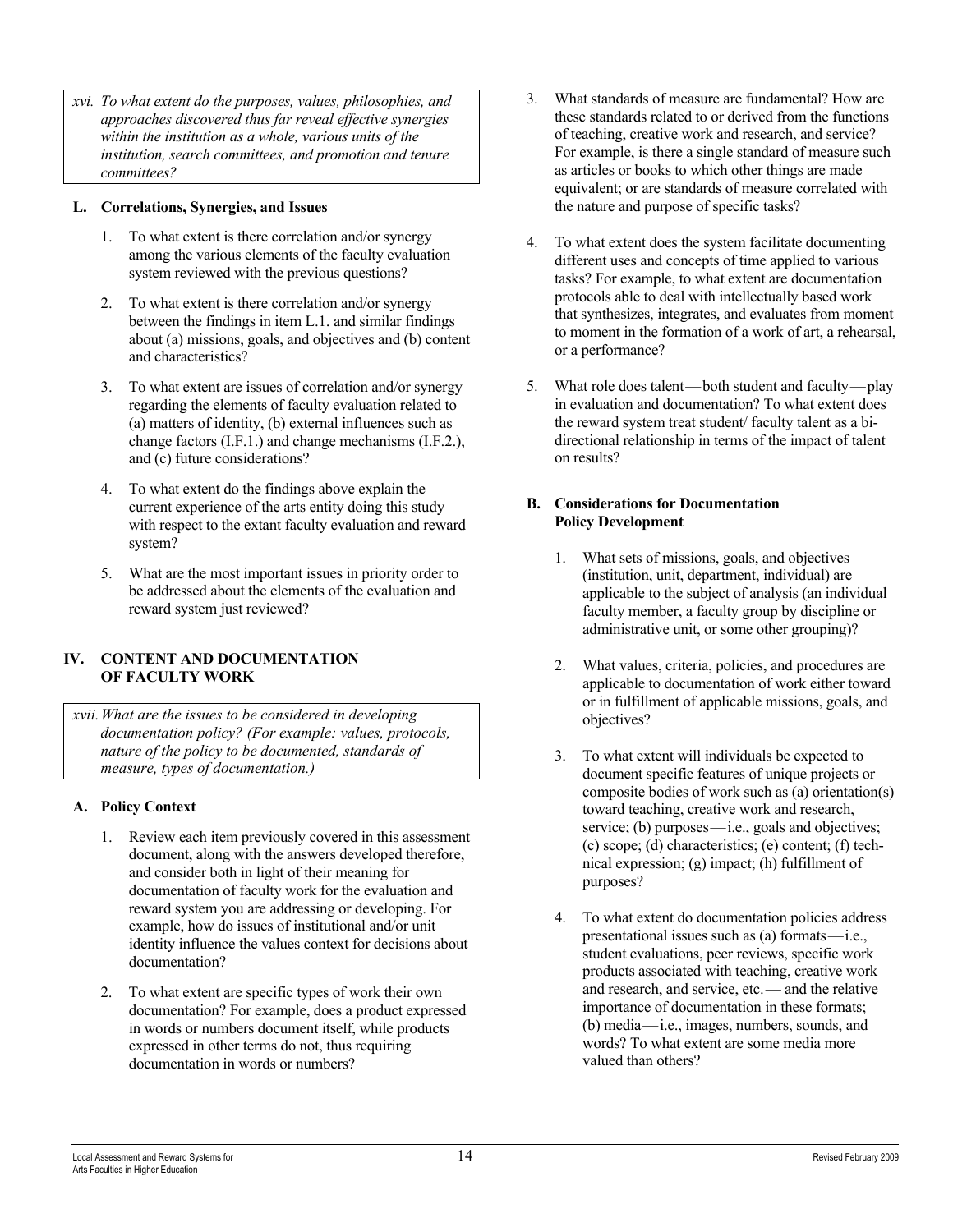5. For items B.1., B.2., B.3., and B.4. above, how are specific content issues integrated with procedural and policy issues? Examples: (a) work *in* and *about* art; (b) approaches to art as process, product, educative force, communication, psychological phenomenon, physiological phenomenon, therapeutics, social expression, heritage, subject matter for other disciplines, etc.; (c) intellectual processes utilized—i.e., creation, discovery, analysis, interpretation, integration, synthesis, application, compilation, evaluation, etc.

### **C. Correlations, Synergies, and Issues**

- 1. To what extent is there correlation and/or synergy among the various elements of the content and documentation system reviewed with the previous questions?
- 2. To what extent is there correlation and/or synergy between the findings in item IV.C.1. and similar findings about (a) missions, goals, and objectives— I.J.1.; (b) content and characteristics— II.D.1.; and (c) elements of the faculty evaluation system—III.L.1.?
- 3. To what extent are issues of correlation and/or synergy regarding content and documentation related to (a) matters of identity, (b) external influences such as change factors and change mechanisms, and (c) future considerations?
- 4. To what extent do the findings above explain the current experience of the arts entity doing this study with respect to the extant faculty evaluation and reward system?
- 5. What are the most important issues to be addressed in priority order about the content and documentation system just reviewed?

### **V. POLICY QUESTIONS AND ISSUES**

Institutions and units contemplating review and possible change in faculty evaluation and reward systems can anticipate the need to address a variety of questions and policy issues. A few of these are provided below.

*xviii. What issues of context and capability should be addressed by institutions and units reviewing or contemplating change in faculty evaluation and reward systems? What philosophical, financial, and positioning issues and risks must be considered?*

#### **A. Broad Issues**

1. If our institution or unit creates a system that seems right for us but that is inconsistent with evaluation and reward systems in other institutions or units, where does that leave us in terms of communication and image? What levels and kinds of risk are associated with specific degrees of uniqueness?

- 2. What will technological capabilities for creating and sharing information and product do to the concept of "publishing" work? What will these changes mean for values, criteria, policies, and procedures of evaluation and reward systems throughout higher education?
- 3. To what extent can we introduce multi- and interdisciplinary work into institutional and/or unit approaches? How do we reconcile differing definitions of and standards for faculty work with individual careers that cross disciplinary boundaries? To what extent can multidisciplinary work be evaluated and rewarded when institutions focus on accountability at the unit level?
- 4. To what extent can evaluation and reward systems be changed when there are fewer and fewer dollars available for rewards? Are there meaningful, describable rewards other than dollars? What are they? How do they relate to fulfillment of applicable institutional and individual goals and objectives?
- 5. To what extent are concerns about adjusting reward systems a passing fad in academe? Conversely, to what extent are there external pressures creating the basis for fundamental change at a significant number of institutions? What pressures are evident or possible for the institution or unit under consideration?
- 6. To what extent will forces external to the institution support or oppose prospective proposals for change? For example, how will unions, professional societies, legislatures, coordinating boards, accrediting agencies, students, and the public react?

### **B. Review Process Issues**

- 1. Considering applicable sets of missions, goals, and objectives, to what extent should the current or prospective system promote common values, criteria, policies, and procedures across disciplines and subdisciplines?
- 2. How does the current or prospective system deal with relationships between value and trendiness; for example, careers started on trends that become passé, but that have produced a body of work that transcends the trend?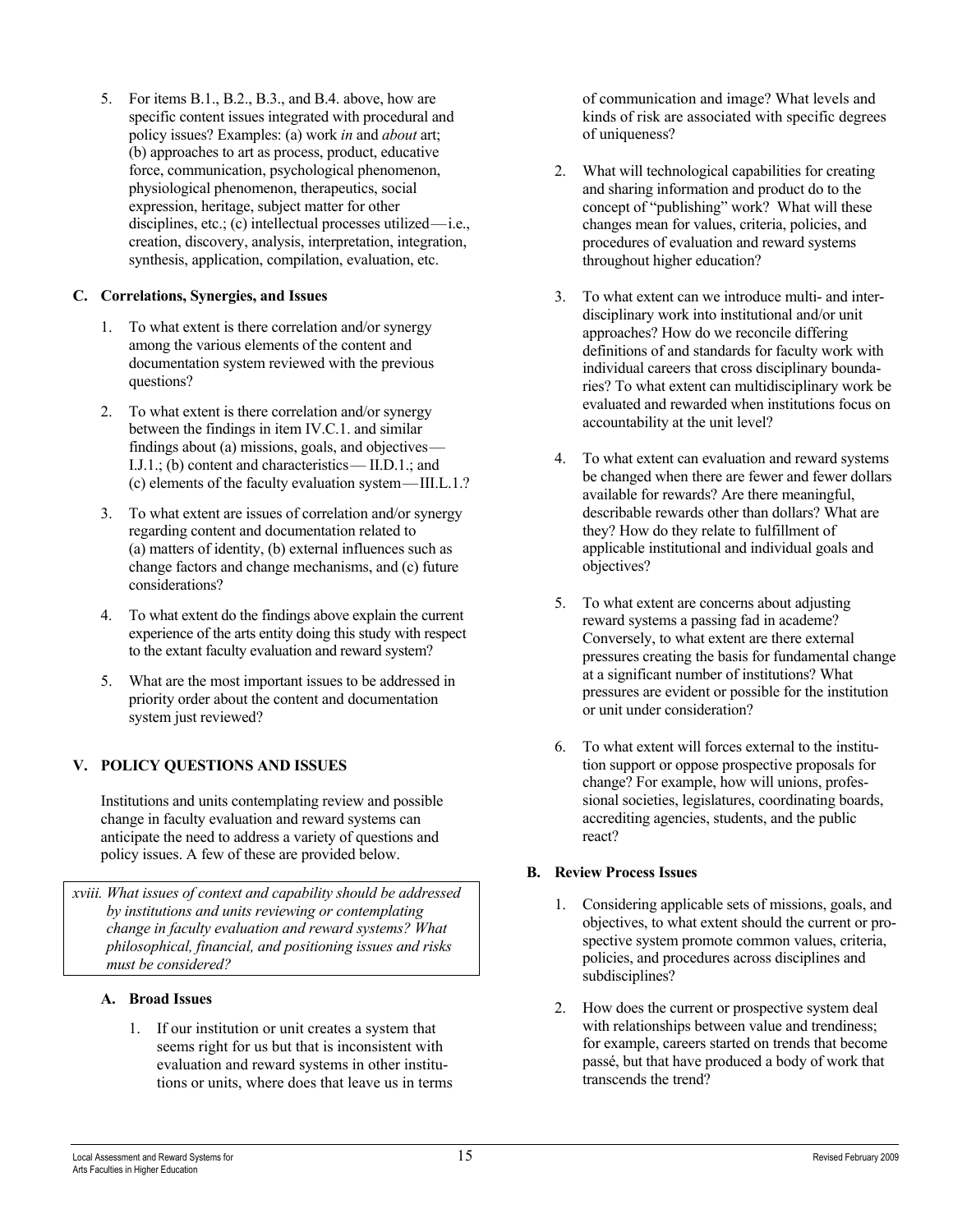- 3. How does the current or prospective system take into account resource variables in the results of teaching, creative work and research, and service?
- 4. To what extent can the current or prospective system be sensitive to the limitations of using quantitative means to address qualitative issues? How can the system be accountable to various constituencies and yet avoid embracing the scoreboard mentality?
- 5. Under what conditions should the institution rely on disciplinary expertise rather than nondisciplinary expertise in the reward system? To what extent can experts and non-experts reviewing work in a given field separate and/or interrelate such elements as public relations image, process, technique and content?

*xix. What procedural, political, and communication issues need to be addressed to ensure understanding and support, fairness and feasibility for faculty and administrators in and beyond the unit? What personnel, work load, and security issues and risks must be considered?* 

#### **C. Administrative Questions**

- 1. To what extent can common understanding of applicable missions, goals, and objectives be developed among all administrators involved— disciplinary and institutional? How can common understanding be developed, maintained, or enhanced?
- 2. How can the faculty evaluation and reward system be sensitive to the diversity of disciplinary perspectives, modes of action, and departmental priorities that may be present?
- 3. To what extent is every faculty member's function regarded as being the same? If not the same, to what extent are there different expectations for different faculty? To what extent does the evaluation and reward system treat individuals as though they were all engaged in the same set of functions, when perhaps they are not all so engaged?
- 4. To what extent can prospective changes to the evaluation and reward system be administered fairly and effectively?
- 5. To what extent do more specific definitions by discipline and by mission/goals/objectives within disciplines create changes of values, philosophy, process, and control?
- 6. What leverage is available to promote change in specific directions? What risks are associated with using this leverage (a) in specific time frames, or (b) at all?

7. To what extent and through what means can we formulate and enact policies reflecting distinctive missions, goals, and objectives, especially in a competitive environment?

#### **D. Personal, Institutional, and Unit Risk Issues**

- 1. To what extent can junior faculty afford to take the risks associated with current or prospective systems? If an entity wishes to expand the kinds of work rewarded, is it possible that two systems are needed, a more traditional one for non-tenured faculty and a more open one for tenured faculty?
- 2. How can faculty members trust that mission, goals, and objectives will not change during the time that they are working toward tenure or some other reward, especially given the rapid turnover of top administrators in many institutions, and continuous adjustments to missions, goals, and objectives in planning processes for higher education?
- 3. To what extent will securing promotion and tenure with institution-unique or department-unique credentials at one institution limit faculty mobility?
- 4. How can nontraditional intellectually based work be rewarded in systems that focus on accountability for accepted activities, or on short-term rather than long-term results?
- 5. How can faculty evaluation and reward systems be perceived as being fair in a climate of advocacy?

### **E. Hiring Issues**

- 1. To what extent does the institution and/or unit define a set of hiring criteria related to (a) mission, goals, and objectives and (b) to the specific responsibilities the faculty member is expected to undertake? To what extent are there in-depth assessments of qualifications and orientations most likely to succeed in specific positions? What policies, procedures, or philosophies exist with respect to absolute prerequisites for anyone to be considered for the position?
- 2. To what extent are hiring decisions based upon projections about individual aspirations and capabilities for (a) teaching in the context of the applicable missions, goals, and objectives; (b) developing a high level of professional work in the area of specialization; and (c) providing services consistent with applicable missions, goals, and objectives? What criteria are used to make these judgments? For example, does the hiring process take into account projections about the individual's ability to be successful in the evaluation and reward system of the institution?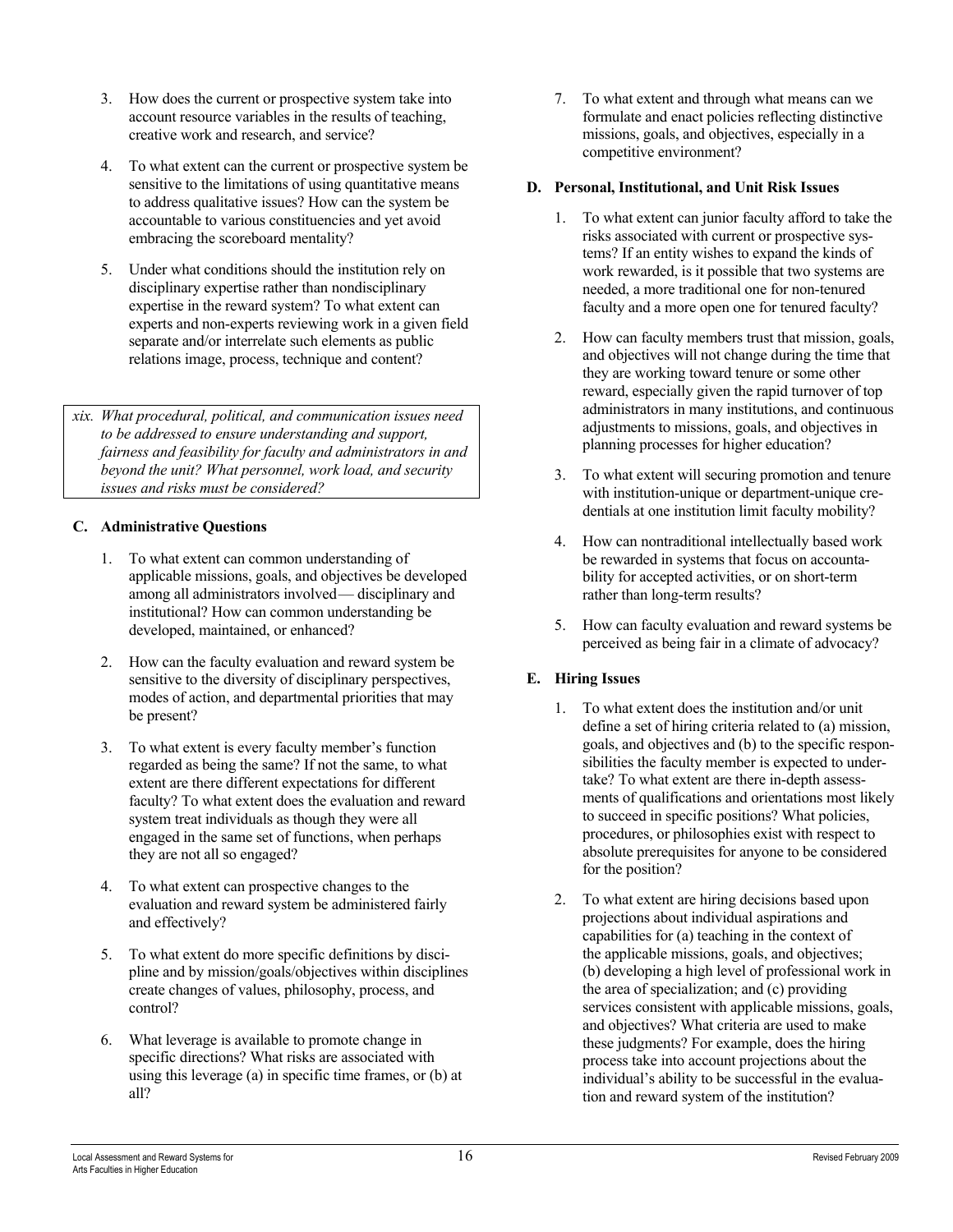- 3. To what extent are individual hiring decisions made in relation to the capabilities and orientations of faculty already present?
- 4. What is the rank order of importance accorded to the various elements and criteria in the hiring process and how does this rank order relate to applicable missions, goals, and objectives?
- 5. To what extent are individual interviews and assessments structured to determine suitability with respect to applicable missions, goals, and objectives?

#### **F. Consultation and Mentoring**

- 1. What are the criteria for identifying (a) potential consultants and mentors and (b) less experienced faculty who may benefit from a consultant or from a mentoring relationship? How are consultants and mentors identified? Should selection be left up to the individual(s) concerned? If so, how will the relationship come about? Should consultants and mentors be older? Is individual productivity necessary for mentorship? For example, in order to be generous with one's time or talents, must one have a great deal to give?
- 2. What benefits may accrue to either or both parties? Are these benefits unidirectional? To what extent should there be reciprocity; should it be "in kind"' (e.g., team teaching, joint authorship, concurrent performances, guest producers); should work be differentiated?
- 3. What is the appropriate type of long-term interaction for such a relationship? Should it be monitored by a third party? When should it end? How? Is there potentially a "new" kind of interaction following the consultancies and mentorship?
- 4. What are the relationships of issues addressed in F.1., F.2., and F.3. above to the faculty evaluation and rewards system? For example, to what extent does the system provide advantages to each party in a consultant or mentor relationship?

### **G. Work Loads**

- 1. How will prospective changes to faculty evaluation and reward systems affect work loads in terms of (a) expectations and (b) distributions?
- 2. To what extent are there or will there be logical relationships among work loads, definitions of productivity, and expectations regarding teaching, creative work and research, and service?

#### **VI. SUMMARY: COMPREHENSIVE CORRE-LATIONS, SYNERGIES, AND ISSUES**

*xx. How can all policies, perspectives, priorities, characteristics, influences, conditions, mechanisms, and aspirations best be integrated to support a positive and productive evaluation and reward system?* 

#### **A. Correlations**

- 1. To what extent are there correlations among the findings in various segments of the assessment?
- 2. Is there an obvious rank order (i.e., most correlated to least correlated) for the items produced in A.1. above?

#### **B. Synergies**

- 1. To what extent is synergy produced by interaction of the various elements of the faculty evaluation and reward system reviewed by the assessment?
- 2. To what extent is the level of synergy discovered positive for accomplishing the missions, goals, and objectives of the arts unit(s) doing the study?

### **C. Issues**

- 1. What short- or long-term opportunities are associated with findings in A.1. and A.2. and B.1. and B.2. above? How can these opportunities best be analyzed and/or addressed?
- 2. What short- or long-term risks or problems are associated with findings in A.1. and A.2. and B.1. and B.2. above? How can these risks or problems be addressed?
- 3. What are the primary issues in priority order revealed by a comprehensive study of the findings? To what extent are these issues associated individually or as a group with strategic concerns such as (a) missions, goals, objectives; (b) image; (c) values; (d) policies; (e) criteria; and (f) procedures?
- 4. To what extent is change desirable and/or feasible? To what extent does the assessment reveal that the institution or unit is in a good position to deal with critical issues?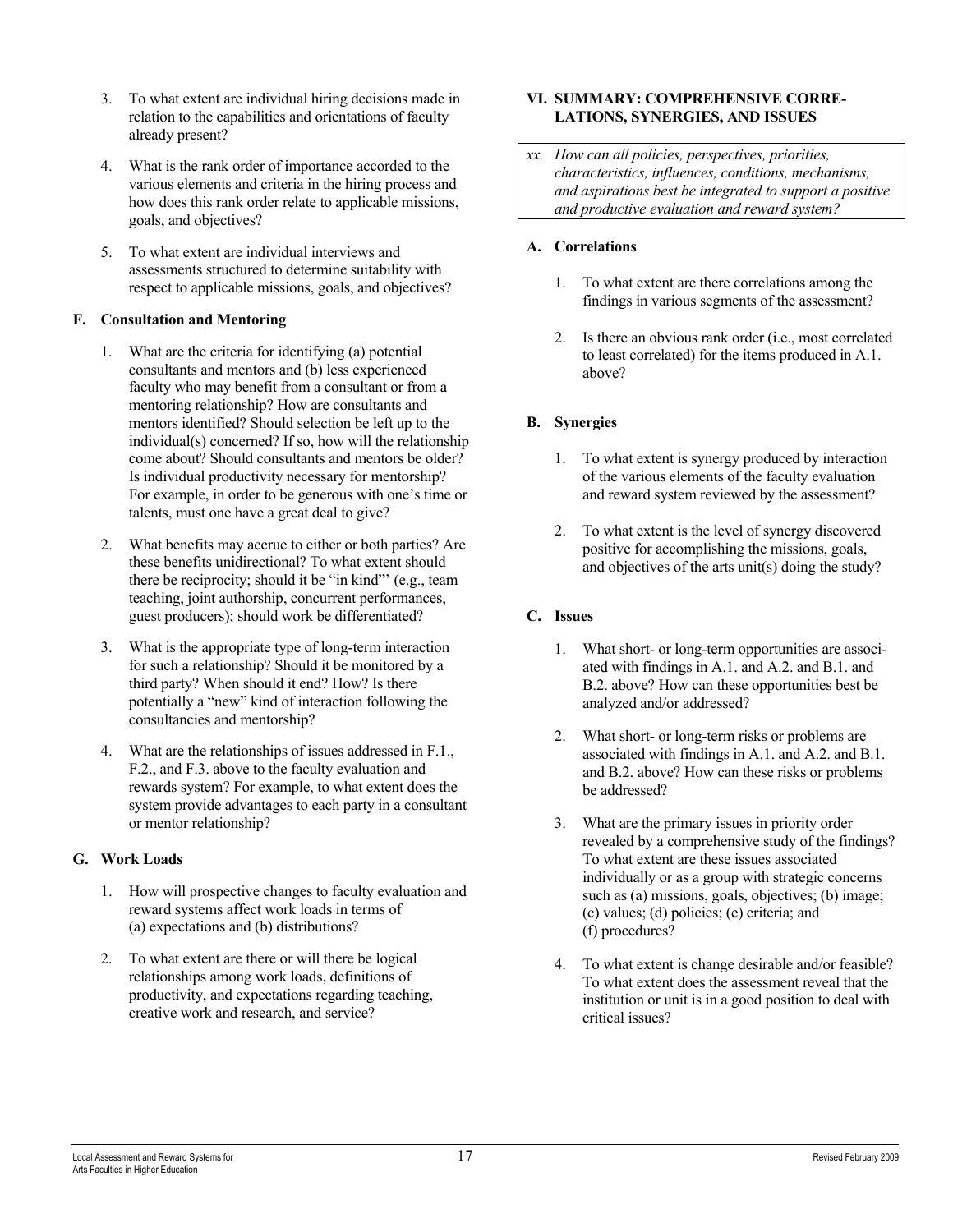# **ACKNOWLEDGEMENTS**

The cooperation and support of all institutions and individuals holding memberships in the sponsoring and consultant organizations were essential to the development of *Local Assessment of Evaluation and Reward Systems for Arts Faculties in Higher Education* and its predecessor, *The Work of Arts Faculties in Higher Education.*

In 1992, Syracuse University and Assistant Vice Chancellor Robert Diamond convened a national project to expand definitions of scholarship in American higher education. Syracuse University was the first among equals in a consortium of seven institutions, each of which contributed to a project on the importance of undergraduate teaching. This present text, along with efforts in other disciplines, emerged from the original project. We acknowledge this vision and impetus with thanks.

The Interdisciplinary Task Force that developed the initial draft and reviewed subsequent drafts made the project credible in content and pleasurable in its development. *Members of the Task Force are identified on the following page.*

Special appreciation is expressed to the staff members of the sponsoring organizations. Willa Shaffer of the National Office for Arts Accreditation prepared various drafts and the final text for publication. Samuel Hope was the principal author and Catherine Sentman Anderson was the principal editor of the text.

A final word of appreciation is forwarded to the hundreds of individual administrators and faculty members who do the work of the arts in colleges, conservatories, and universities. Without their dedicated efforts, neither this document nor the vital contributions made to the arts by higher education would be possible.